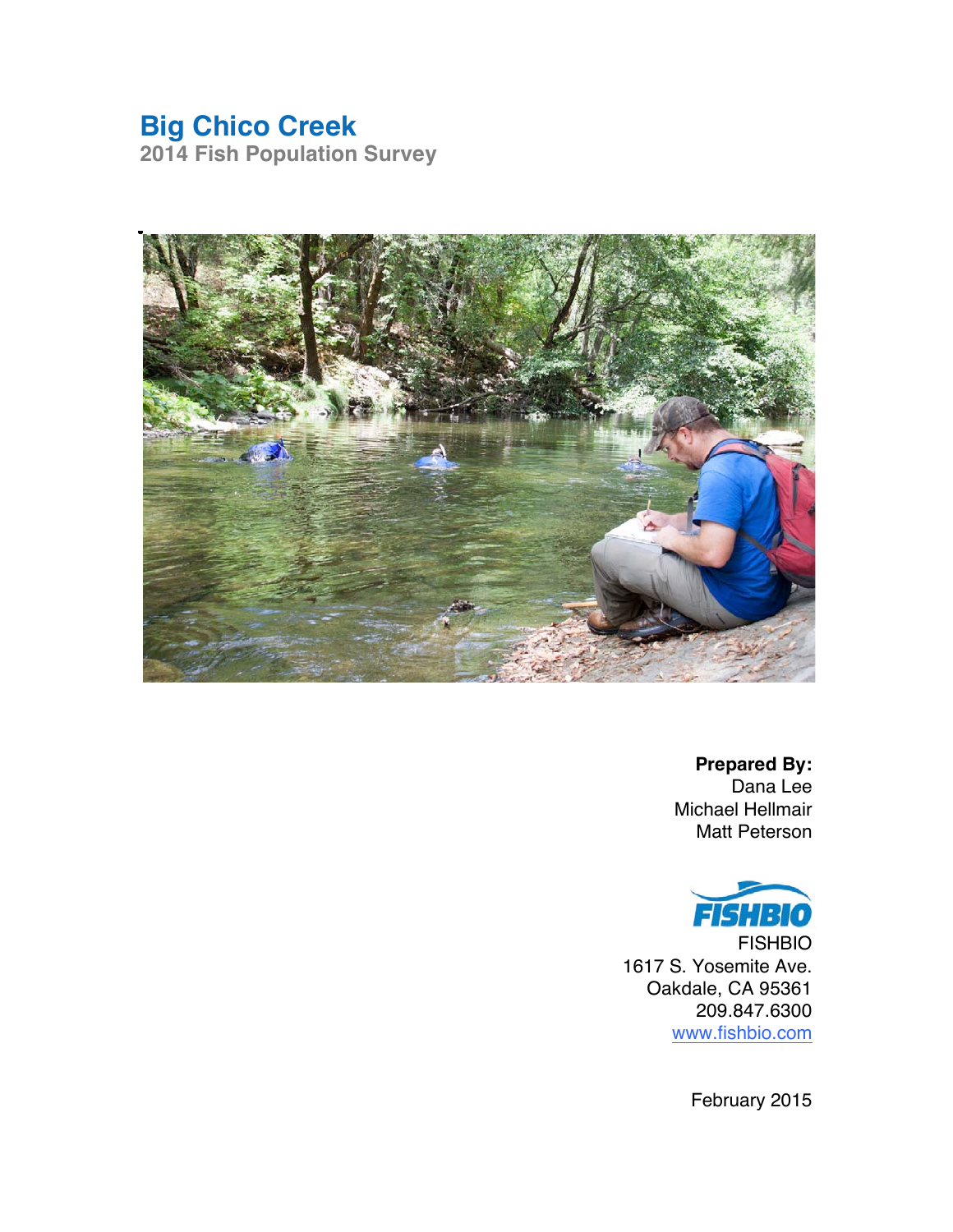

# **Table of Contents**

 $\sim$ 

 $\overline{\phantom{a}}$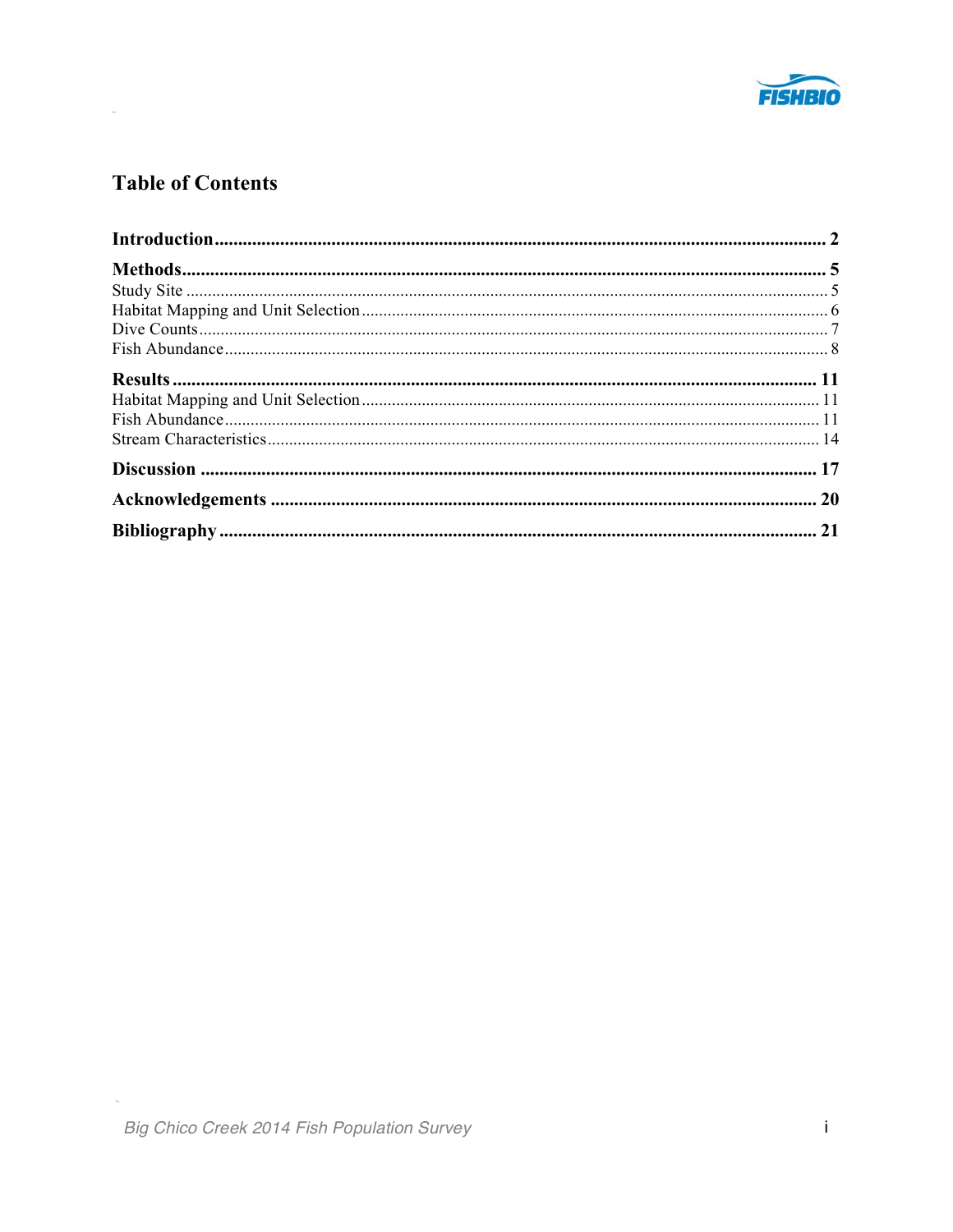

# **Introduction**

Steelhead, the anadromous life history form of rainbow trout (*Oncorhynchus mykiss*), were once abundant throughout rivers in California's Central Valley (CV). A combination of anthropogenic factors has resulted in severely reduced abundance of these ocean-going trout, including dam construction, mining, and logging. In addition, modification of creeks and rivers for navigation and flood protection has reduced and degraded available spawning and rearing habitat (McEwan 2001). As a consequence, steelhead have become relatively rare in the Central Valley, prompting their listing as "Threatened" under the Endangered Species Act (ESA) in 1998, a status that was reaffirmed in 2006.

Though this listing has afforded the species special protection and made resources available to facilitate its recovery, management of steelhead is challenged by the complex life history of the species (Satterthwaite et al., 2010). Most populations of *O. mykiss* in anadromous watersheds are partially migratory: some individuals emigrate to the ocean where they grow to adulthood before returning to freshwater habitats to reproduce, while others remain in their natal riverine habitat and reach maturity without undergoing long-distance migrations. For anadromous individuals (steelhead), the food-rich marine environment offers the potential for higher growth, larger size, and higher fecundity. However, migration to the ocean and the typically later age at maturity of these individuals reduce their probability of surviving until reproduction (Fleming and Reynolds 2004). Resident rainbow trout typically mature at a younger age and smaller size, and they have a higher chance of surviving until reproduction, as well as a higher rate of iteroparity (repeat spawning; Fleming and Reynolds 2004, Schill et al. 2010).

Further challenges for fisheries management stem from considerable plasticity within life-history types. For example, individuals that migrate to sea can do so at various ages, and some may migrate out to the Sacramento-San Joaquin estuary or San Francisco Bay and return to spawn without spending any time in the open ocean (Teo et al. 2011, Null et al. 2012). Additionally, in some and maybe all rivers where steelhead and rainbow trout are sympatric, migratory and resident forms interbreed and may produce offspring with a life history different from their own (Zimmerman and Reeves 2000, Heath et al. 2008, Zimmerman et al. 2009, Christie et al. 2011, Courter et al. 2013). These examples illustrate why assessing steelhead population viability in the region is difficult.

Management of steelhead depends on the prevalence of the migratory polymorphism in a population. Within the CV Evolutionary Significant Unit (ESU), it may not be possible to manage one life-history morph without reference to the other (Williams et al. 2007). Without information regarding the abundance of *O. mykiss* or the prevalence of various life-history morphs, it is difficult to examine how changes in the environment may affect the population abundance as a whole. Consistent and robust population monitoring is necessary to document trends and natural variation in *O. mykiss* abundance and to understand whether certain actions may negatively or positively affect population size (Eilers et al. 2010). While the life history plasticity of *O. mykiss* raises substantial challenges for management and recovery of the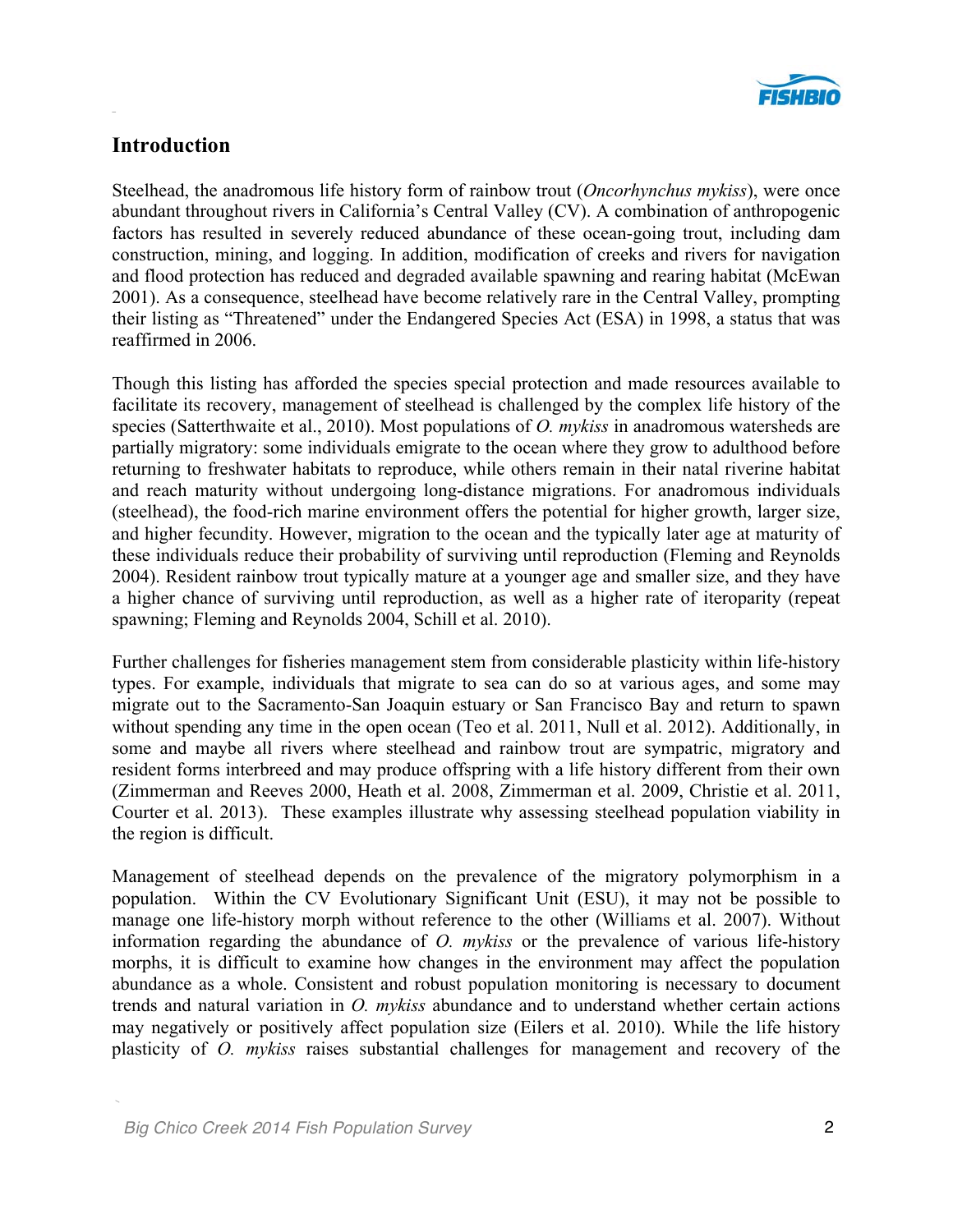

anadromous population segment, it underlines the importance of including resident rainbow trout in status assessment and recovery planning of anadromous steelhead.

While comprehensive monitoring plans are in place to track and assess most larger remaining populations of other anadromous salmonids (typically Chinook salmon, *Oncorhynchus tshawytscha*), nearly all of the 81 historical populations of steelhead in the CV are considered data deficient (Lindley et al. 2006, Lindley et al. 2007, National Marine Fisheries Service 2009). Despite, or perhaps as a result of, management focus on anadromous salmonids, other native species are often only given ancillary consideration in assessment of fish populations in California. However, it has been apparent for decades that the decline of native fish fauna in lotic waters of inland California has been paralleling that of Central Valley steelhead (Moyle and Nichols 1974, Moyle and Williams 1990). To alleviate data deficiencies associated with abundance of *O. mykiss* and to track the distribution and demographic characteristics of other native species, the study of smaller watersheds that remain relatively undeveloped is of great importance. The study of these systems can help provide insights regarding large-scale population trends and patterns that may be masked by the effects of localized changes in riverine conditions resulting from infrastructure developments (i.e., dam construction and operation).

Big Chico Creek is well suited for such an assessment as it supports populations of both steelhead and resident rainbow trout in the 24 miles of the stream accessible to anadromous fish (USFWS AFRP; Figure 1). Large water storage infrastructures do not exist on Big Chico Creek, and a natural barrier (Higgin's Hole) blocks the upstream migration of anadromous fish species. Past efforts to enhance the salmonid populations in Big Chico Creek have included a rotenone treatment (a piscicide) by the California Department of Fish and Wildlife (CDFW; then California Department of Fish and Game), applied in 1986 between Higgin's Hole and Iron Canyon in response to perceived competition from non-game fish on salmonids. This treatment was followed by the release of large numbers of hatchery-reared Chinook salmon and steelhead fry over the course of several years. Following the toxic treatment, Dr. Paul Maslin (California State University, Chico) and his students conducted annual surveys in the affected reach from 1986 to 1998. The overall effectiveness of the rotenone treatment for restoring anadromous fish populations remains unclear. While populations of rainbow trout generally increased slightly over the study period, this may be attributable to the large stocking efforts and stochastic weather events (i.e., winter flooding) rather than the result of reduced competition/predation by native species (Maslin 1997a). Native non-game fishes were extremely slow to re-colonize the affected area of the creek, and only California roach (*Lavinia symmetricus*) were observed at high abundances after the treatment (Maslin 1997a). Riffle sculpin (*Cottus gulosus*) later rebounded close to pre-treatment levels, with considerable recruitment being observed after the 1997 flood events (Maslin 1997a).

To address the increasingly recognized need to incorporate the resident rainbow trout populations in status assessment and management of the steelhead CV ESU, and to assess the demography and distribution of native fish species in the upper anadromous reaches of Big Chico Creek, we conducted quantitative assessments of Big Chico Creek fish populations in the summers of 2013 and 2014. The survey in 2014 covered the full extent of over-summering habitat in the watershed accessible to anadromous species. Abundance estimates reported herein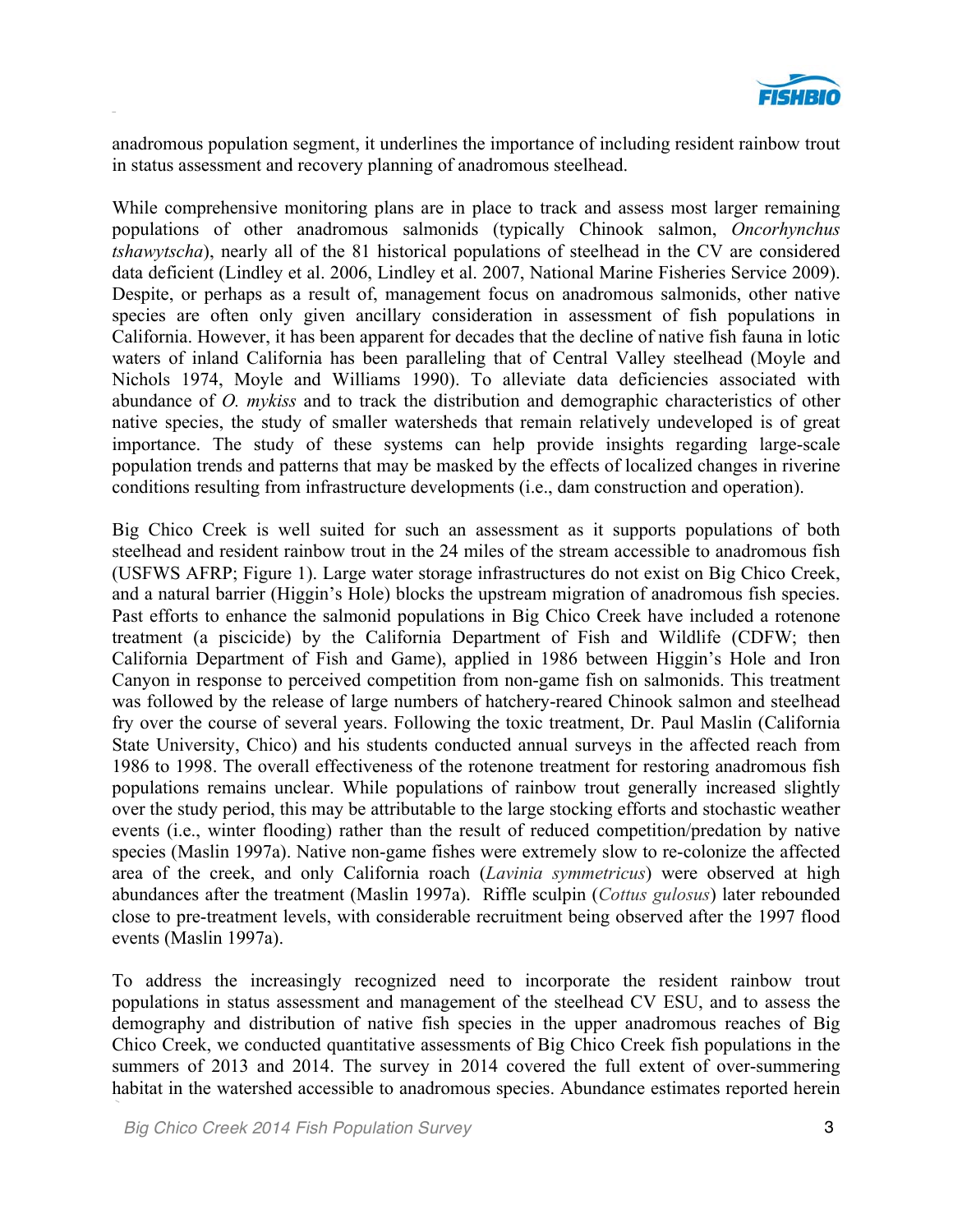

are based on direct observation dive counts (i.e., snorkel surveys). This is a cost-effective, noninvasive method of estimating abundance based on visual counts. It does not require fish handling and can provide counts similar to depletion electrofishing under conditions such as those found on Big Chico Creek during the summer months (Mullner et al. 1998, Allen and Gast 2007).



**Figure 1. Map of the Big Chico Creek watershed.**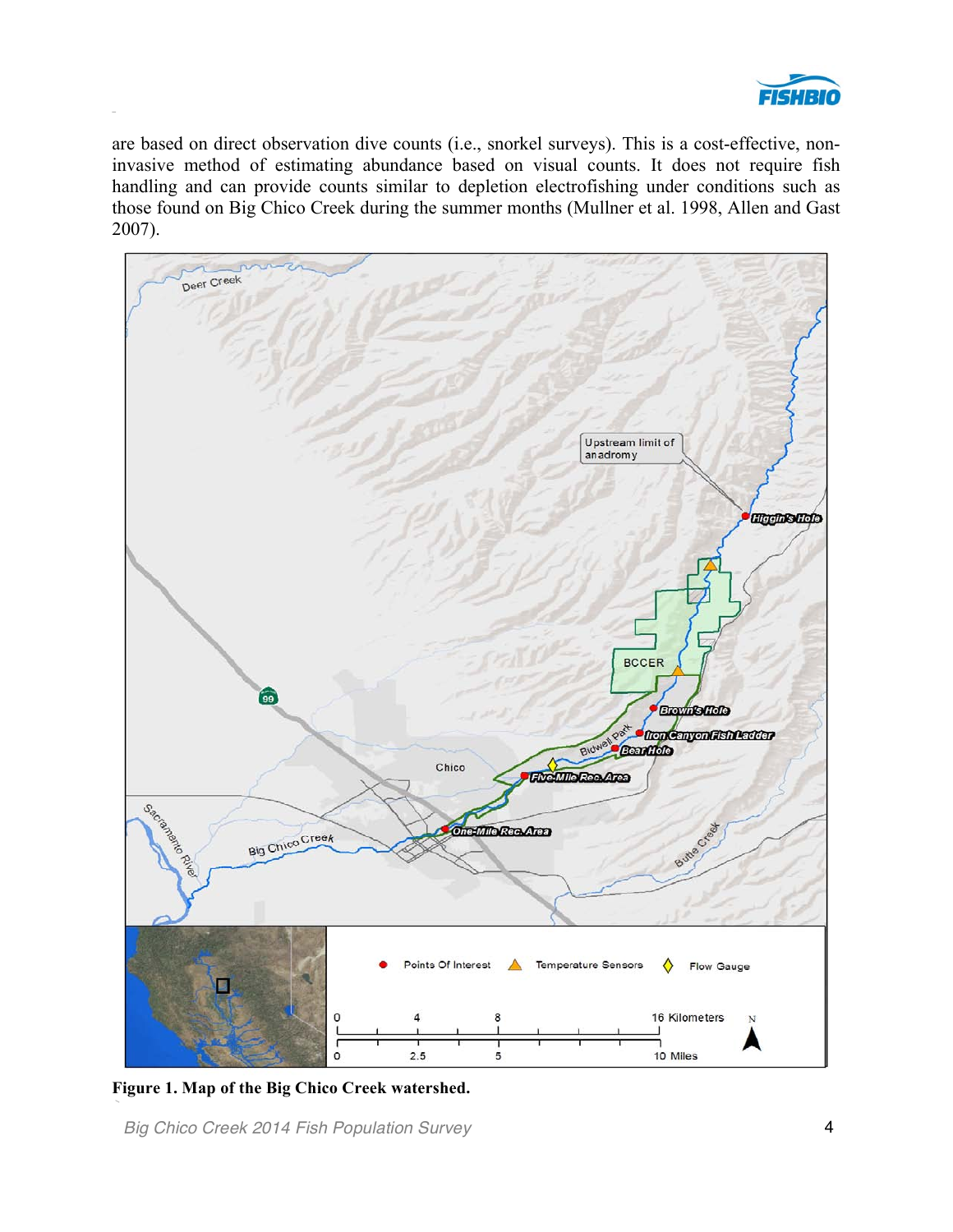

# **Material and Methods**

#### **Study Site**

Big Chico Creek originates on the western slope of Colby Mountain, at an elevation of 5,400 feet, and flows 45 miles to its confluence with the Sacramento River. It is one of several small eastside tributaries to the Sacramento River (along with Butte Creek, Deer Creek, Mill Creek and Antelope Creek) that have comparable topography and annual discharge patterns. All of these creeks flow into the Sacramento River within approximately 40 miles of one another, are mostly undammed, and are all considered high-priority watersheds for conservation and restoration of anadromous fish populations.

Big Chico Creek can be roughly divided into three different zones, based on both geological barriers and the composition of the fish community: valley zone, foothill zone, and mountain zone.

The valley zone is the lowermost zone in the watershed, and extends from the confluence with the Sacramento River upstream to Iron Canyon, located in Upper Bidwell Park (Figure 1). In this narrow canyon, as the creek flows over a geologic formation known as the Lovejoy basalt, years of erosion have resulted in an assemblage of large basalt boulders in the middle of the creek. The arrangement of these boulders has formed impassable barriers to anadromous fish during normal flows, but during high flows, upstream migration past Iron Canyon is possible (DWR 2002). The fish community in the valley zone is dominated by introduced centrarchids (black bass and sunfishes, *Micropterus spp*. and *Lepomis spp*., respectively), native Sacramento pikeminnow (*Ptychocheilus grandis*), hardhead (*Mylopharodon conocephalus*), and Sacramento sucker (*Catostomus occidentalis*). The valley zone does not provide much suitable spawning habitat for salmonids, has larger populations of predatory fish, and experiences seasonally high water temperatures in excess of the physiological tolerance of salmonids (BCCWA 1997).

The foothill zone extends upstream from Iron Canyon and ends at Higgin's Hole, where a large waterfall forms the upstream barrier to anadromous fish migration on Big Chico Creek (though it may be possible for spring-run salmon and steelhead to navigate past this waterfall during rare, unusually wet years). The timing of high flows and fish migrations have a significant effect on the accessibility of the foothill zone to various fish species. Although a fish ladder was built in Iron Canyon to permit more frequent access to this upstream area in the 1950s, years of deterioration in absence of maintenance have rendered it ineffective. Steelhead, migrating between November and February, can typically navigate the partial barrier in Iron Canyon. Other species, such as spring- and fall-run Chinook salmon (with different migration times), often have difficulty accessing this section of the creek (DWR 2002). Historically, anadromous fishes dominated the foothill zone, and Chinook salmon, steelhead, and Pacific lamprey (*Lampetra tridentata*) were prominent in this reach. Populations of native cyprinids, including hardhead, Sacramento pikeminnow, and California roach (*Lavinia symmetricus*), as well as brown trout (*Salmon trutta*), Sacramento sucker, and riffle sculpin were also found in the foothill zone (Maslin 1997a, BCCWA 1997). It is unclear whether the resident species can migrate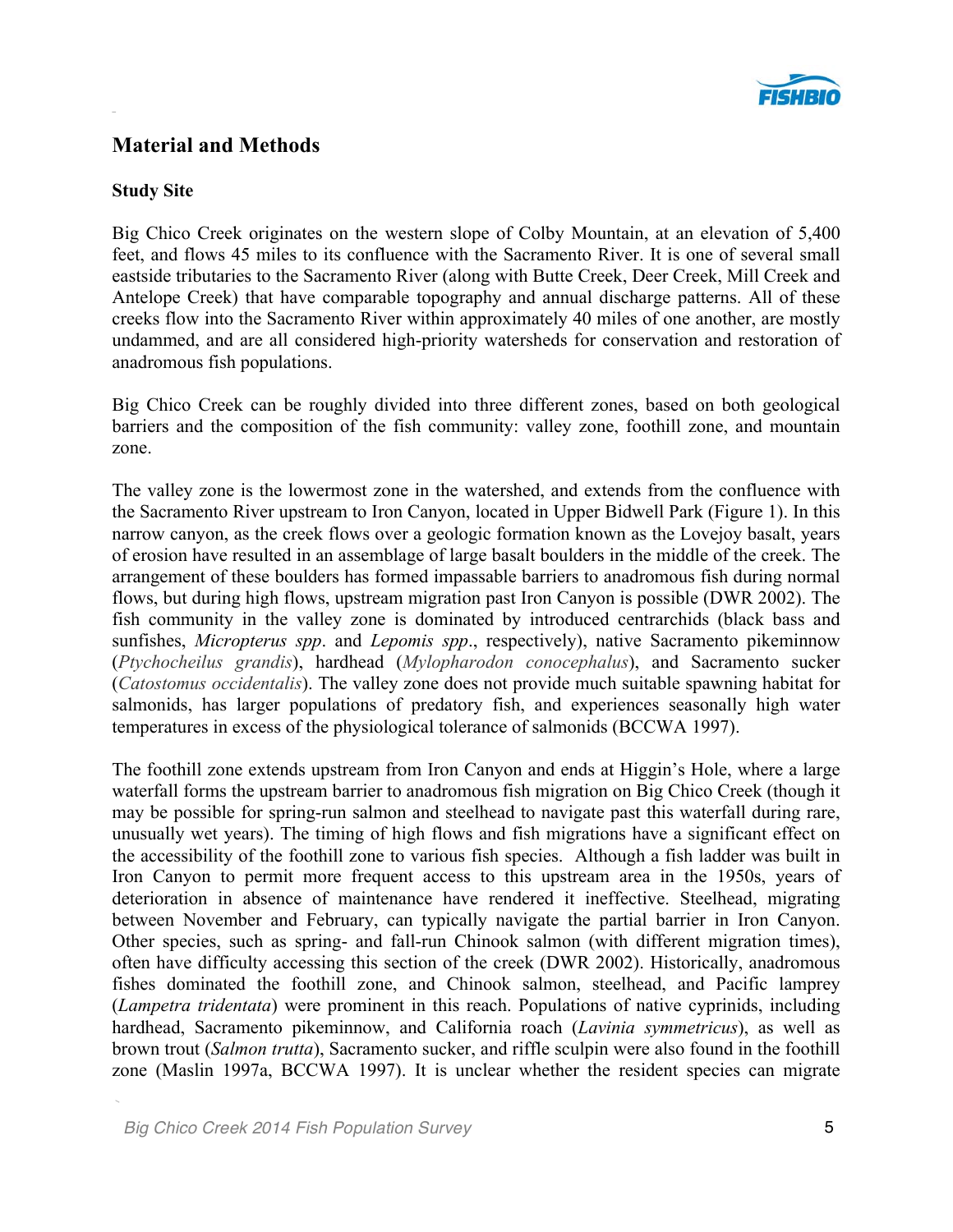

upstream through Iron Canyon; however, the apparent lack of recolonization of the foothill zone following the rotenone treatment suggests that these resident species have difficulty accessing this area from the valley zone. No hardhead and only two Sacramento pikeminnow were observed in the study area after the treatment, though limited numbers of Sacramento suckers were documented after the treatment (all less than 300mm in length; Maslin 1997a). Between 1987 and 1991, over 1.5 million Chinook salmon fry and several hundred thousand steelhead fry (Feather River stock) were planted in the foothill zone (just below Higgin's Hole) to bolster populations of these species following the piscicide treatment (BCCWA 1997).

The mountain zone extends from Higgin's Hole upstream to the headwaters of Big Chico Creek and only supports resident rainbow and brown trout. In the small headwaters where tributaries are spring-fed and most precipitation falls as snow, winter flooding is not severe. This is thought to favor the reproductive success of exotic brown trout over native rainbow trout, and brown trout have come to dominate the uppermost reaches of the Big Chico Creek watershed and are typically the only fish species found in this area (Maslin 1997b).

The Big Chico Creek Ecological Reserve, a 3,950-acre parcel of land which encompasses an estimated four and a half miles of Big Chico Creek, is located in the foothill zone about two miles downstream of Higgin's Hole (Figure 1). The BCCER, along with the two-mile long reach between the upstream Reserve boundary and Higgin's Hole, was chosen as the location for this survey as it provides accessible habitat along a relatively large section of the creek located directly below the barrier to anadromy. This portion of Big Chico Creek likely provides the highest quality habitat for anadromous fish in the watershed.

#### **Habitat Mapping and Unit Selection**

In order to obtain an accurate estimate of fish abundance, the entire reach of Big Chico Creek between the downstream barrier of the BCCER and Higgin's Hole was surveyed on foot and categorized into habitat units based on a four-category classification (i.e., riffle, run, pool, and cascade). Global Positioning Satellite (GPS) waypoints were taken at the boundaries of each habitat unit using a hand-held Garmin<sup>®</sup> GPS unit (Garmin International Inc., Olathe, KS) in order to accurately locate each habitat unit during subsequent surveys. In addition, the length and width of each unit was measured with a Bushnell® rangefinder (Bushnell Outdoor Products, Overland Park, KS), and the maximum water depth of each unit was determined with a stadia rod. Other measurements recorded during habitat mapping included water temperature (at the downstream end of each unit), dominant substrate, dominant cover, and presence of large woody debris. Units that appeared to pose potential hazards to snorkelers or were otherwise unsuitable for the proposed survey type were identified. Stream sections classified as "cascades" are often hazardous or do not permit sufficient visual coverage due to turbulence, and were excluded from this survey.

Within each habitat stratum conducive to visual surveys (run, riffle, pool), units were sampled systematically by generating a random number between 1 and 5, and subsequently surveying every  $k<sup>th</sup>$  unit in an upstream direction. Depending on habitat type, approximately one fifth of all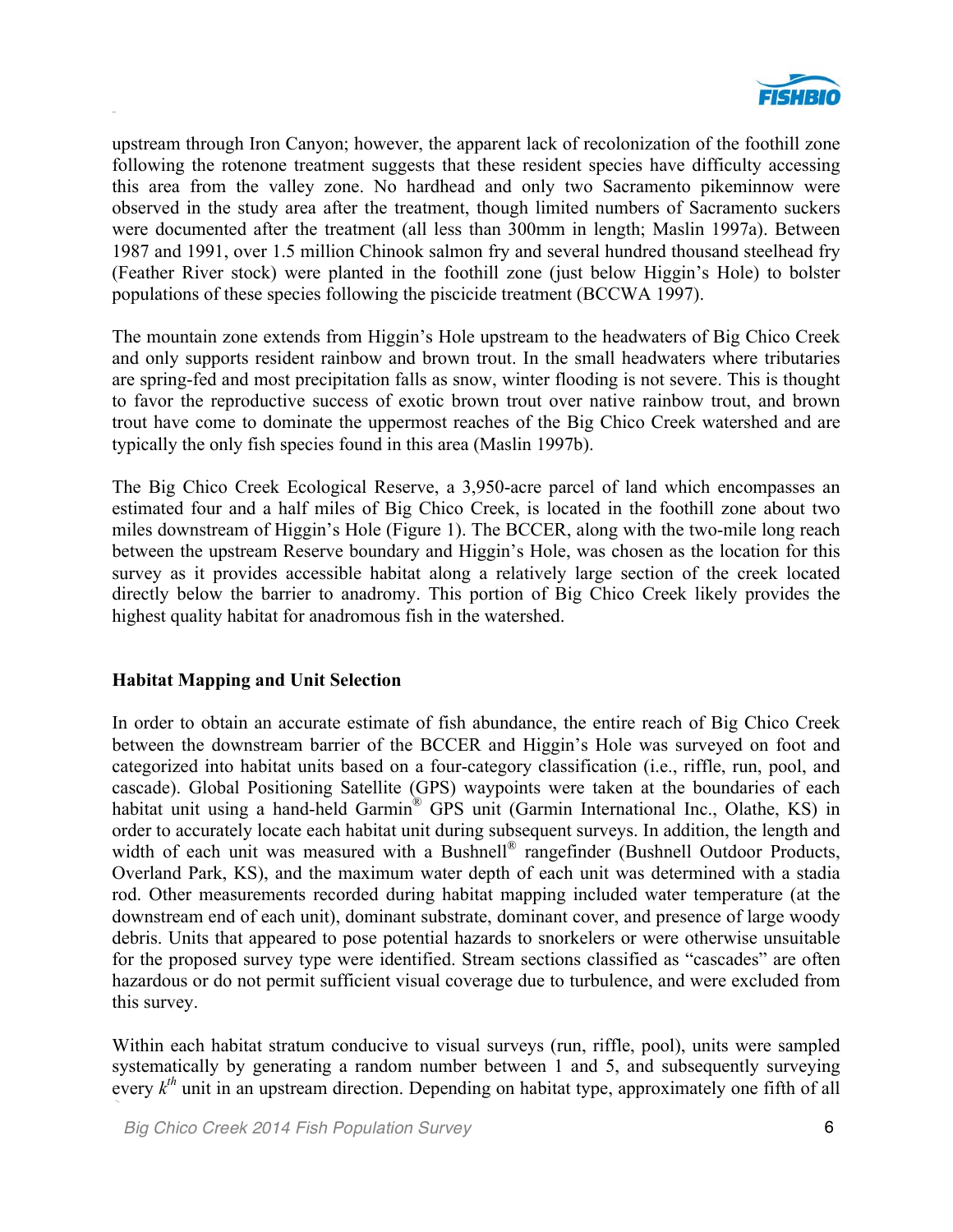

the units were surveyed (see Table 1). A sub-sample of the surveyed units was randomly selected for calibration of dive counts, using the Method of Bounded Counts (MBC), as described in more detail below.

#### **Dive Counts**

There are many methods for estimating the total abundance of fish in freshwater systems, the majority of which depend on handling the fish during enumeration (e.g., electrofishing, seining etc.). Direct observation dive counts (i.e., snorkel surveys) are an efficient, non-invasive means of estimating abundance based on visual counts, which do not require fish handling (Allen and Gast 2007). Therefore, this method is preferred for listed species and species of special concern. In some situations, when water visibility is excellent and conditions are good, snorkeling can provide counts similar to depletion electrofishing (Mullner et al. 1998). However, visual estimates are typically negatively biased since certain factors can affect fish detectability (e.g., visibility, temperature, time of day, species-specific behaviors and fish size) (Northcote and Wilkie 1963 as cited by Hagen and Baxter 2005, Mullner et al. 1998, Bradford and Higgins 2001, Hagen and Baxter 2005, O'Neal 2007, Hagen et al. 2010). Therefore, without estimates of observer bias (which generally require depletion estimates of abundance for a subsample of the reaches under study), single-pass snorkel surveys cannot provide an estimate of absolute abundance. Rather, they provide an unbiased index of abundance with associated confidence intervals. A viable alternative to obtaining accurate population size estimates by traditional methods (such as depletion electrofishing or mark-resighting experiments) is the Method of Bounded Counts. This approach relies on repeated counts of fish from the same unit (generally four passes) and produces nearly unbiased estimates of abundance if fish abundance in respective survey units is relatively low (Mohr and Hankin 2005). As such, this method provides a noninvasive (no fish handling required) alternative to traditional methods that is highly applicable to stream surveys involving species of special concern.

Snorkel surveys were conducted on July 21-25, 2014. A standardized protocol was followed to ensure comparability of survey results over subsequent years and to minimize variation due to sampling error. The number of divers needed for a snorkel survey was dependent on the width of the stream, but was selected to ensure complete visual coverage of the stream during upstream snorkeling. If the stream section to be surveyed required more than two divers for complete visual coverage of the stream width, parallel dive lanes were established prior to snorkeling. Dive lanes were assigned randomly to divers at each survey unit to minimize the effects of diver familiarity with the physical habitat and fish population on dive counts. Care was taken to minimize disturbance of fish prior to sampling each unit.

Divers entered the stream at the downstream border of the survey reach and counted fish within their respective dive lanes as they proceeded upstream in unison with the other divers. Divers recorded fish counts on a wrist-mounted dive slate and assigned a size category to each observation (less than 150 mm, 150-300 mm, and greater than 300 mm). Divers were equipped with two reference dowels (150 mm and 300 mm in length) to facilitate the correct estimation of fish size and account for underwater size distortion. When approaching the upstream boundary of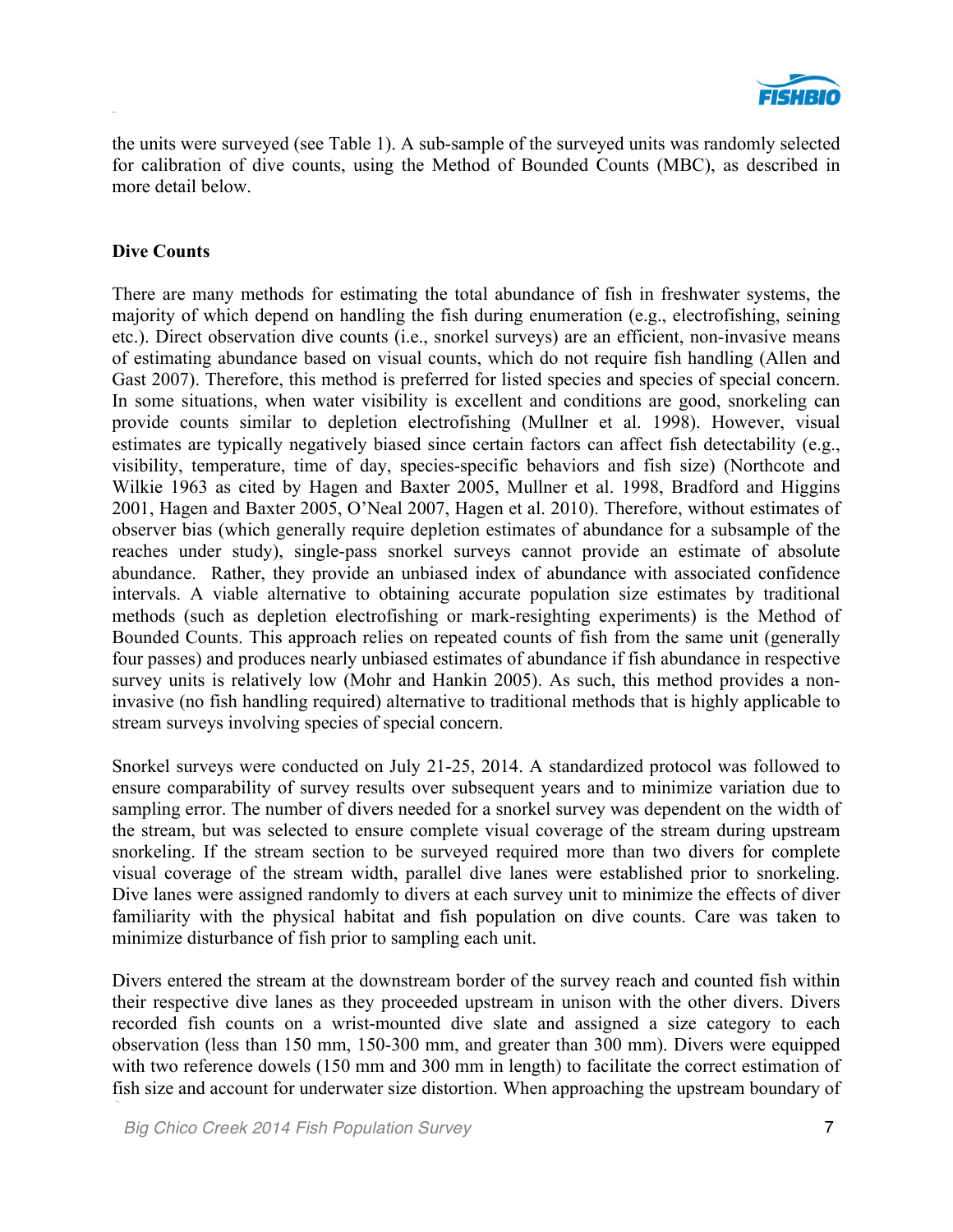

the survey unit, divers carefully monitored fish holding close to the unit boundary and included fish that crossed the unit boundary in an upstream direction. Any fish that was observed moving between lanes was noted immediately after the dive to avoid multiple counts of the same fish. To minimize potential observer bias during all snorkel passes, the units selected for additional passes were not revealed to the divers until the first dive pass was completed. In sampling units that were selected for calibration of single-pass dive counts, a minimum of five minutes was allowed to elapse between each of the three subsequent dives.

Obtaining accurate counts of *O. mykiss* and *S. trutta* was the priority of this survey. Other observed species (and their lengths) were recorded, so long as this did not compromise counts of the focal species.

#### **Fish Abundance**

To estimate total abundance of focal fish species, a two-phase estimator was used in each stratum surveyed (runs, riffles, and pools) to "calibrate" single-pass counts. Error in abundance estimation can occur in the first and second phase of estimation, termed sampling error and measurement error, respectively. Error that occurs in the first phase is called sampling variance, which results from selecting any sample from a sampling universe. Sampling variance can be minimized by selecting an adequately large number of samples from all units that are available in a given stratum. In the second phase (in units selected for bounded counts), there is error associated with the measurement of any particular unit abundance (measurement error or precision) due to variation of dive counts within units surveyed multiple times.

For each unit selected for a bounded count (multiple passes), individual pass counts were ordered from highest to lowest, and unit abundance was estimated as

$$
\tilde{y}_{Bk} = d_m + (d_m - d_{m-1})
$$

where  $\tilde{y}_{Bk}$  = the bounded count estimate of "true" abundance in unit *k*,  $d_m$  is the largest of the four counts for the unit, and *dm-1* is the second largest of the four counts.

For example, if a unit was snorkeled four times with pass counts of 6, 7, 9, and 6 fish, the ordered counts would be 9, 7, 6, and 6. The difference between the highest count (9) and the next highest count (7) is 2, and would be added to the highest pass count of 9, for an abundance estimate of 11 fish in the unit.

The estimate of error, or mean square error (MSE), around the unit abundance estimate was calculated as

$$
\widehat{MSE}_{\tilde{y}_{Bk}} = (d_m - d_{m-1})^2
$$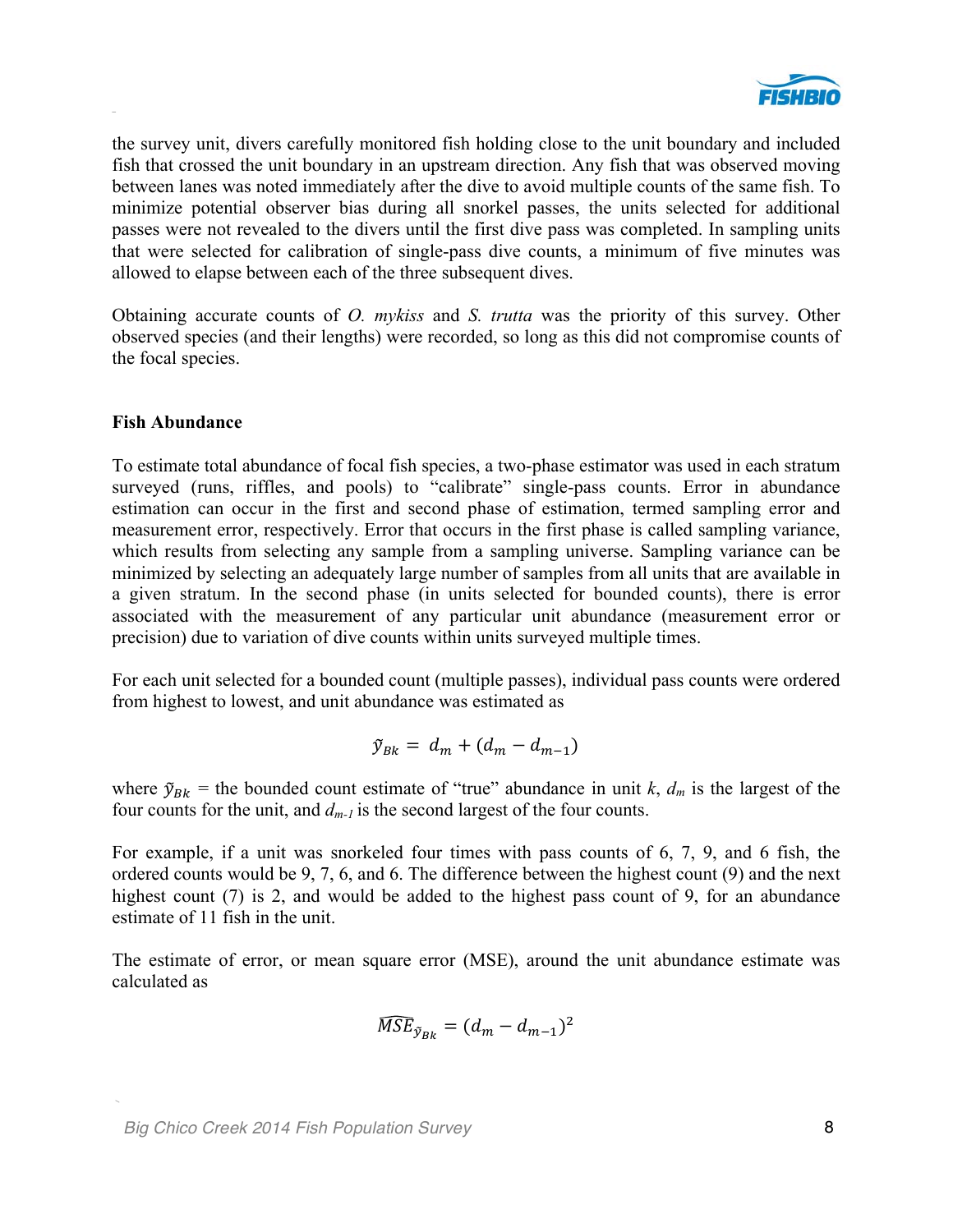

In the preceding example, the MSE would equal the squared difference between the highest count (9) and the next highest count (7), which would equal 4. The 95% confidence intervals would be twice the square root of MSE, again, which would equal 4, for a final unit abundance estimate of 11  $\pm$  4 (7 – 15).

For each stratum in which surveys were conducted, the total stratum abundance  $(\hat{Y}_D)$  is estimated as

$$
\widehat{Y}_D = \mathrm{N} \overline{\widetilde{y}}_{BD} \frac{\bar{x}_1}{\bar{x}_2}
$$

where N is the total number of habitat units within stratum *D*, and  $\bar{y}_{BD}$  is the mean estimated total abundance for all units in stratum *D* for which bounded counts were performed. The last term in the equation is the mean of the first pass counts in habitat units that were dove only once  $(\bar{x}_1)$ divided by the mean of the first pass counts in habitat units that were dove four times  $(\bar{x}_2)$ . This is an adjustment factor that accounts for the observation probability during the snorkel surveys (i.e., the difference between a unit abundance derived from a single-pass survey versus a fourpass survey).

Estimates of error around the total stratum abundance were calculated as

$$
\hat{V}(\hat{Y}_D) = N^2 (1 - f_1) \frac{s_{\hat{y}}^2}{n_1} + N^2 (1 - f_2) \left(\frac{\bar{x}_1}{\bar{x}_2}\right)^2 \frac{s_{\hat{y}|x}^2}{n_2}
$$

where  $f_1$  and  $f_2$  are the sampling fractions for the first and second phases, respectively;  $n_1$  and  $n_2$ are the numbers of units that are sampled in the first and second phases, respectively. The variation in the unit counts in the first phase,  $s_{\tilde{y}}^2$ , was calculated as

$$
s_{\tilde{y}}^2 = \frac{1}{n_2 - 1} \sum_{k=1}^{n_2} (\tilde{y}_{Bk} - \overline{\tilde{y}}_{BD})^2
$$

where  $\tilde{y}_{Bk}$  is the estimated abundance in the  $k^{\text{th}}$  second phase sample and  $\bar{\tilde{y}}_{BD}$  is the mean abundance over all second phase samples in stratum *D*. The conditional variation (i.e., variation that arises from selecting particular second phase samples),  $s_{\tilde{y}|x}^2$ , was calculated as

$$
s^2_{\tilde{y}|x} = \frac{1}{n_2-1}\sum_{k=1}^{n_2} \left[ MSE_{\tilde{y}_{Bk}} + (\tilde{y}_{Bk} - \overline{\tilde{y}}_{BD} \frac{x_{Bk}}{\bar{x}_2})^2 \right]
$$

where  $x_{Bk}$  is the first pass dive count in unit k.

Sampling under a stratified design such as the one employed in this study is considered independent across the different habitat strata (run, riffle, pool;  $D = 1, 2, 3$ ), so that estimates of total abundance for each of the habitat types,  $\hat{Y}_D$ , and their corresponding sampling variances,  $\hat{V}(\hat{Y}_D)$ , can be combined across strata (Thompson 2002):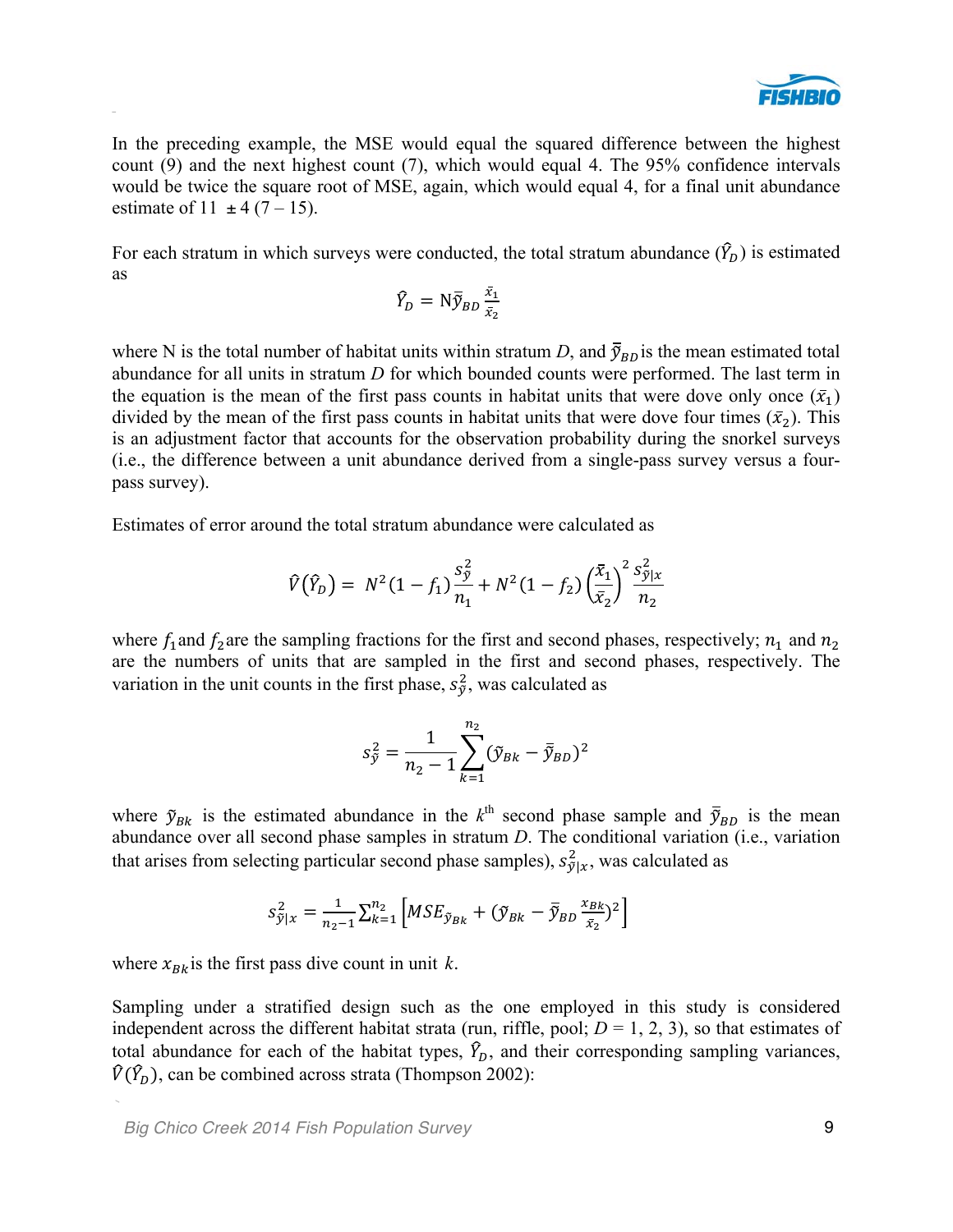

 $\widehat{Y} = \sum_{D=1}^{3} \widehat{Y}_{D}$ 

and

$$
\widehat{V}(\widehat{Y}) = \sum_{D=1}^{3} \widehat{V}(\widehat{Y}_{D})
$$

Notably, though bias of this method is considered negligible at low abundances (less than approximately 30 individuals per unit), special scenarios can lead to a failure of this estimator. More specifically, at very low abundances of the target species, failure to observe the species (or size category) during the first pass of (all) bounded counts in a given stratum results in a zero in the denominator of the count ratio between single- and bounded count units (i.e.,  $\bar{x}_2$ , see formula for estimation of total stratum abundance). In the vast majority of surveys, random or systematic sampling of a large number of units ensures that this ratio is close to 1 (e.g., in the 2013 survey, this ratio was between 0.95 and 1.05), resulting in a slight adjustment to the estimated stratum abundance (i.e., the "bias correction").

However, the chance of estimator failure (or unrealistic estimates) increases with the number of size classes and habitat categories for which abundance is to be estimated. In other words, the chance of observing *at least one* individual of a particular species during one or more first-pass MBC counts for a given habitat category is relatively high (given that a sufficiently large number of units are selected for bounded counts). In contrast, the chance of observing individuals belonging to *each* of several size classes is lower, which increases the chance of estimator failure for a given size class and habitat category.

Such was the case for two habitat type and size class categories in 2014, as abundance estimates could not be calculated for *O. mykiss* larger than 300 mm in pools and smaller than 150 mm in runs (i.e., the absence of fish observations resulted in a zero in the denominator of certain key calculations). As a consequence, overall abundance for each habitat type was estimated for all size classes combined, and size-class specific estimates of abundance were calculated when possible (i.e., for all size classes and habitats, with the exception of the two mentioned above). For the same reasons (lack of fish observations during first pass snorkel counts), it was not feasible to obtain abundance estimates specific to the reach of Big Chico Creek within the BCCER.

To permit a comparison between 2013 and 2014 survey results of *O. mykiss* abundance within the Reserve, an "index of abundance" (rather than an abundance estimate) was calculated as follows: average counts obtained during the first pass of each surveyed unit in a particular habitat category were extrapolated to the number of units of the respective category located within Reserve boundaries, and the resulting indices were summed over the three habitat categories.

Note that the estimates of abundance do not account for cascade habitat units that were not sampled due to safety concerns and poor visibility. This habitat type accounted for 6.8 percent of the total length of the stream within the study area (Table 1).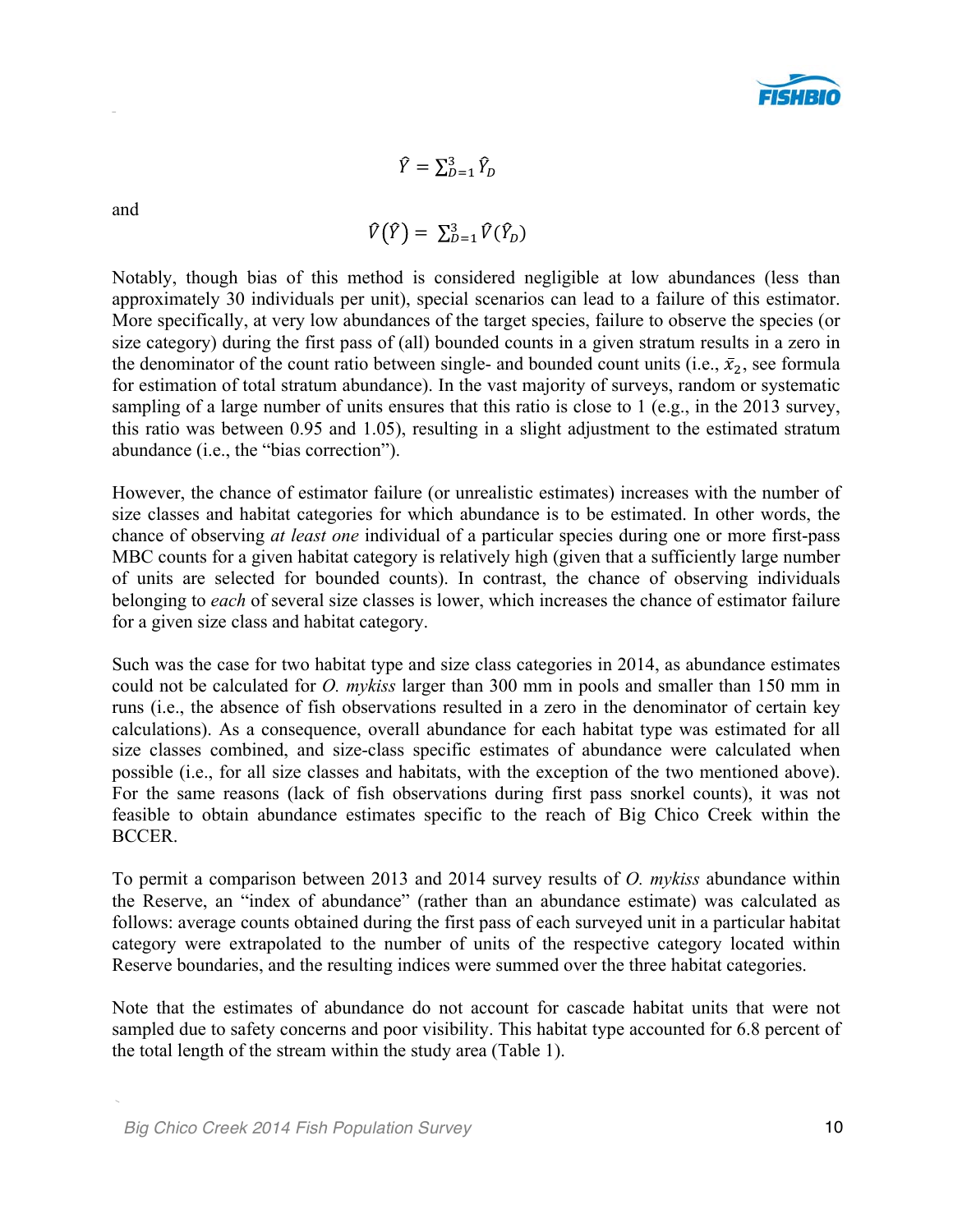

# **Results**

#### **Habitat Mapping and Unit Selection**

According to our classification, the reach of Big Chico Creek between the downstream border of the Reserve and Higgin's Hole consists of 332 distinct habitat units (72 pools, 86 riffles, 127 runs, and 47 cascades; Table 1). Snorkel surveys were conducted in 14 pools, 26 runs, and 18 riffles. Additionally, 24 of the 58 surveyed units were selected for bounded counts.

|  | Table 1. Habitat composition and percentage surveyed during snorkel surveys conducted on Big |  |  |  |  |  |
|--|----------------------------------------------------------------------------------------------|--|--|--|--|--|
|  | Chico Creek in July 2014.                                                                    |  |  |  |  |  |

| Habitat     | Count of    | Sum of     | Percent by | Units           | <b>Length of Units</b> | <b>Percent of Type</b> |
|-------------|-------------|------------|------------|-----------------|------------------------|------------------------|
| <b>Type</b> | <b>Type</b> | Length (m) | Length     | <b>Surveyed</b> | Surveyed (m)           | <b>Surveyed</b>        |
| Pool        | 72          | 4,332      | 40.3       | 14              | 633                    | 19.4                   |
| Riffle      | 86          | 2,125      | 19.9       | 18              | 326                    | 20.9                   |
| Run         | 127         | 3,546      | 33.0       | 26              | 676                    | 20.5                   |
| Cascade     | 47          | 735        | 6.8        |                 |                        | 0.0                    |
| Total       | 332         | 10,738     | 100        | 58              | .635                   |                        |

#### **Fish Abundance**

Overall, four species of fish were observed during the Big Chico Creek snorkel survey, including: rainbow trout, brown trout, Sacramento sucker, and California roach. With the exception of California roach, which were impractically numerous to count in nearly every habitat unit that was snorkeled, rainbow trout were the most abundant species observed, followed by Sacramento suckers and brown trout. We observed 130 rainbow trout, 44 Sacramento suckers, and 3 brown trout during the first pass of snorkel surveys (Figure 2). We estimated that there were approximately 3,220 rainbow trout in the reach of Big Chico Creek within the study area, or approximately 482 fish per mile. Note that this estimate of total abundance was calculated using the combined size-classes for each surveyed unit, rather than summing estimates of individual size classes (see Materials and Methods - Fish Abundance). Estimates could not be calculated for the other species due to a minimal number of observations.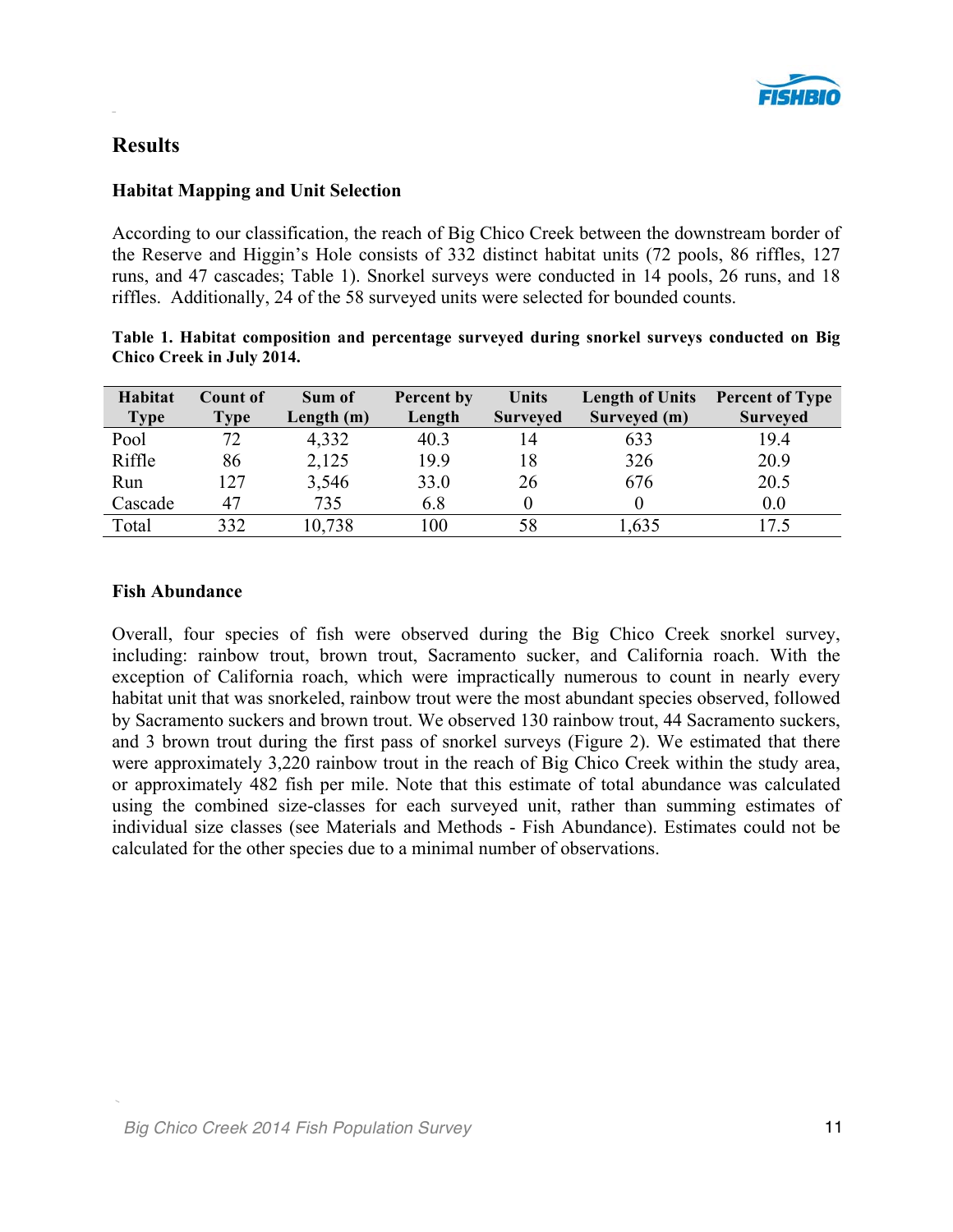



**Figure 2. Number of** *Oncorhynchus mykiss* **(all size classes combined) observed during the first pass of snorkel surveys conducted on July 21-25, 2014, on Big Chico Creek.**

Overall, the majority of rainbow trout were observed in riffles and pools (39% and 41%, respectively). We estimated that there were approximately 1,270 trout inhabiting riffles, 1,310 rainbow trout inhabiting pools, and 640 rainbow trout inhabiting runs in the study area (Figure 3). While rainbow trout were observed in half of the runs in the study area (Table 2), the comparatively low overall abundance of the species in this habitat type is attributable to the low density of fish in this stratum.

**Table 2. Percentage of habitat units in which each species (all size classes combined) was observed during snorkel surveys conducted on Big Chico Creek during July 21-25, 2014.**

| <b>Common Name</b> | <b>Scientific Name</b>  | Pool  | <b>Riffle</b> | Run   |
|--------------------|-------------------------|-------|---------------|-------|
| Rainbow trout      | Oncorhynchus mykiss     | 40.0  | 55.5          | 50.0  |
| Brown trout        | Salmo trutta            | 71    | 55            | 3.8   |
| Sacramento sucker  | Catostomus occidentalis | 50.0  | 55            | 15.4  |
| California roach   | Lavinia symmetricus     | 100.0 | 100.0         | 100.0 |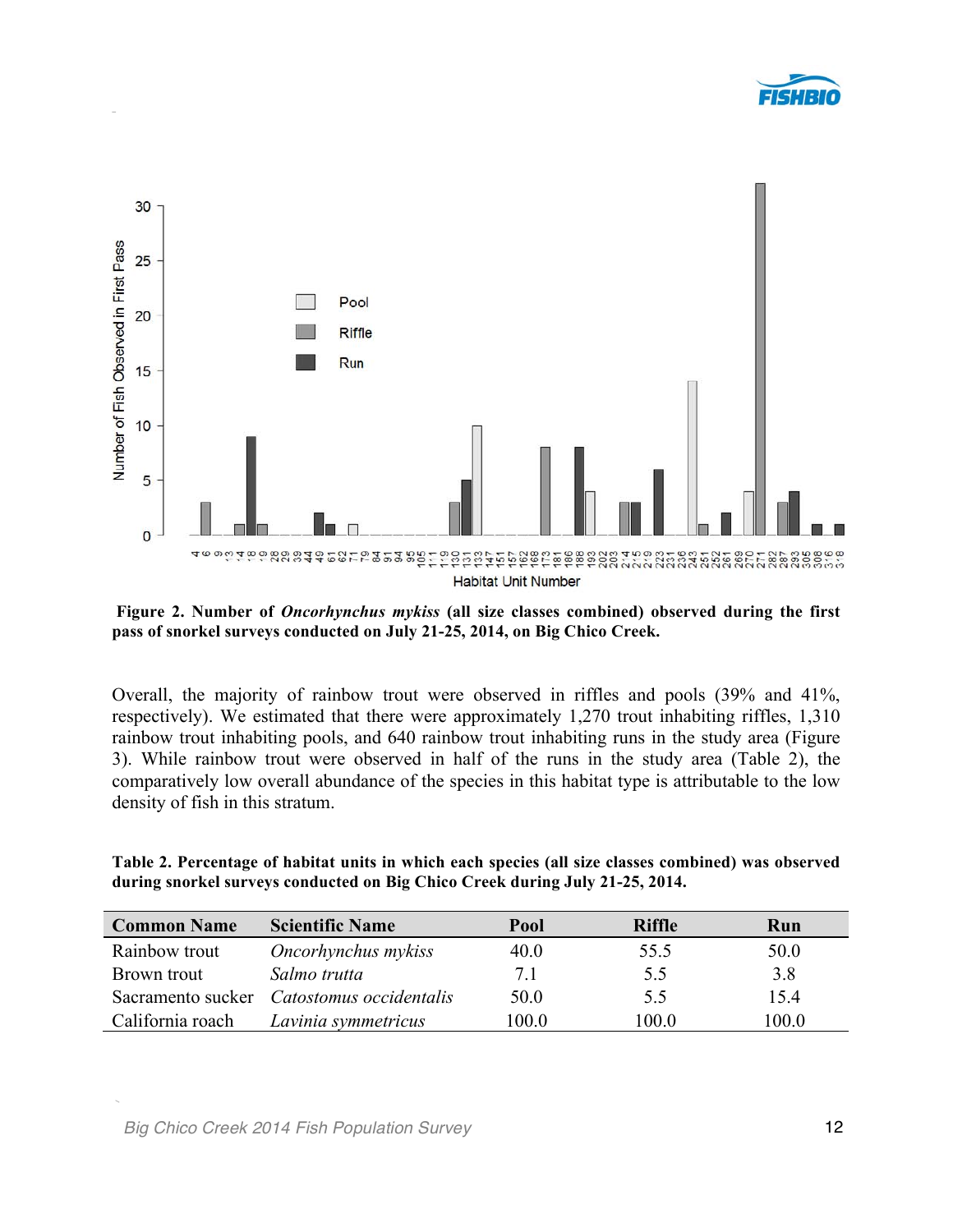



**Figure 3. Estimated number of** *O. mykiss***, by habitat type, in Big Chico Creek, July 2014.**

When the distinct size categories are taken into consideration for abundance estimation, estimates were not possible for all habitat type/size class combinations, and the following abundance estimates *do not* include the strata-specific populations for *O. mykiss* larger than 300 mm in pools, and smaller than 150 mm in runs. Excluding these categories, we estimated that there were  $1,067$  juvenile rainbow trout  $($  < 150 mm), 1,511 rainbow trout between 150 and 300 mm in length, and 458 rainbow trout larger than 300 mm in the study area (Figure 4). The majority of Sacramento sucker (42 out of 44) and all of the brown trout we observed were juveniles.

Indices of abundance, calculated to compare abundance of *O. mykiss* within the boundaries of the ecological Reserve, were approximately 347 and 88 fish for 2013 and 2014, respectively. This is indicative of as much as a 75% decrease in *O. mykiss* abundance on the BCCER.

In addition to the fish species mentioned in preceding paragraphs, we made 22 unique observations of Western pond turtles (*Actinemys marmorata*) during our survey. They were observed in all surveyed habitat types but were most frequently seen in pools.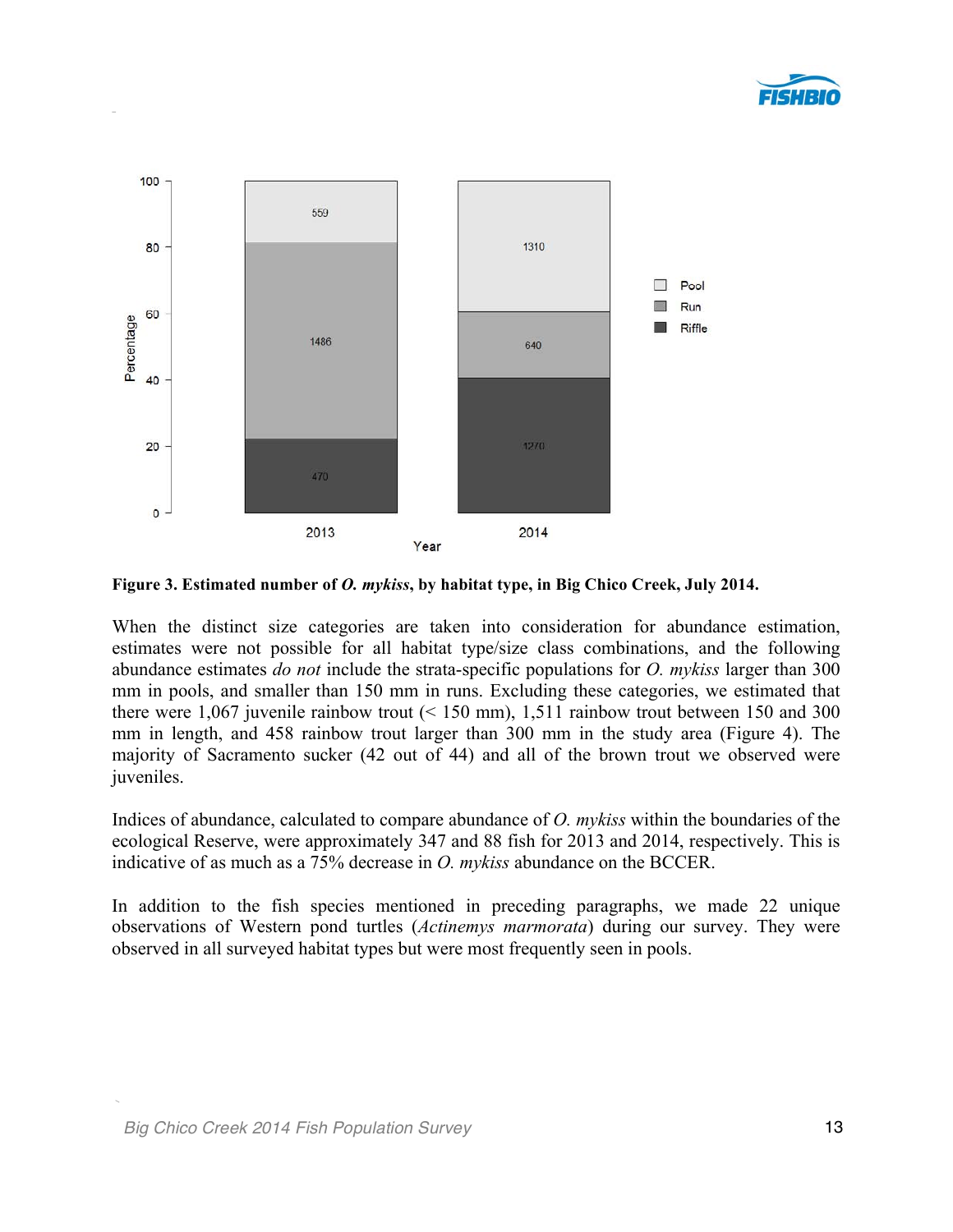



**Figure 4. Estimated number of** *O. mykiss***, by size category, in Big Chico Creek, July 2014. Error bars represent one standard error.**

#### **Stream Characteristics**

#### Stream flow

Discharge data were obtained from the closest CDEC station gauge (BIC), located just upstream of Five-Mile Recreation Area in Upper Bidwell Park (Figure 1). Discharge at this location varied between six and eight cubic feet per second (cfs) during the 2014 survey, which is 22.4 cfs lower than the 10-year average for this period (Figure 5). As these flow measurements were recorded more than four miles downstream of the sampling area, reported discharge may not perfectly correspond to stream flow below Higgin's Hole and on the Big Chico Creek Ecological Reserve.

#### Water temperature

Temperature data were recorded at the downstream end of each unit prior to snorkeling. Instantaneous temperatures ranged from 17.3 - 23.4 °C (63.1 - 74.1 °F), depending on location and time of day. Additionally, two temperature loggers were deployed near the upper and lower boundaries of the Reserve to monitor water temperatures year round (Figure 1). Mean daily water temperatures during the survey period were 20.4 °C and 21.7 °C at the upper and lower sensor, respectively, and ranged from 0.02 °C to 25.5 °C over the course of the past year (Figure 6).

#### Substrates and instream cover

Cobble (diameter  $6.4 - 25$  cm) and boulder (diameter  $> 25$  cm) were the two most common substrates within wetted areas of the mapped stream reach, and the dominant substrate category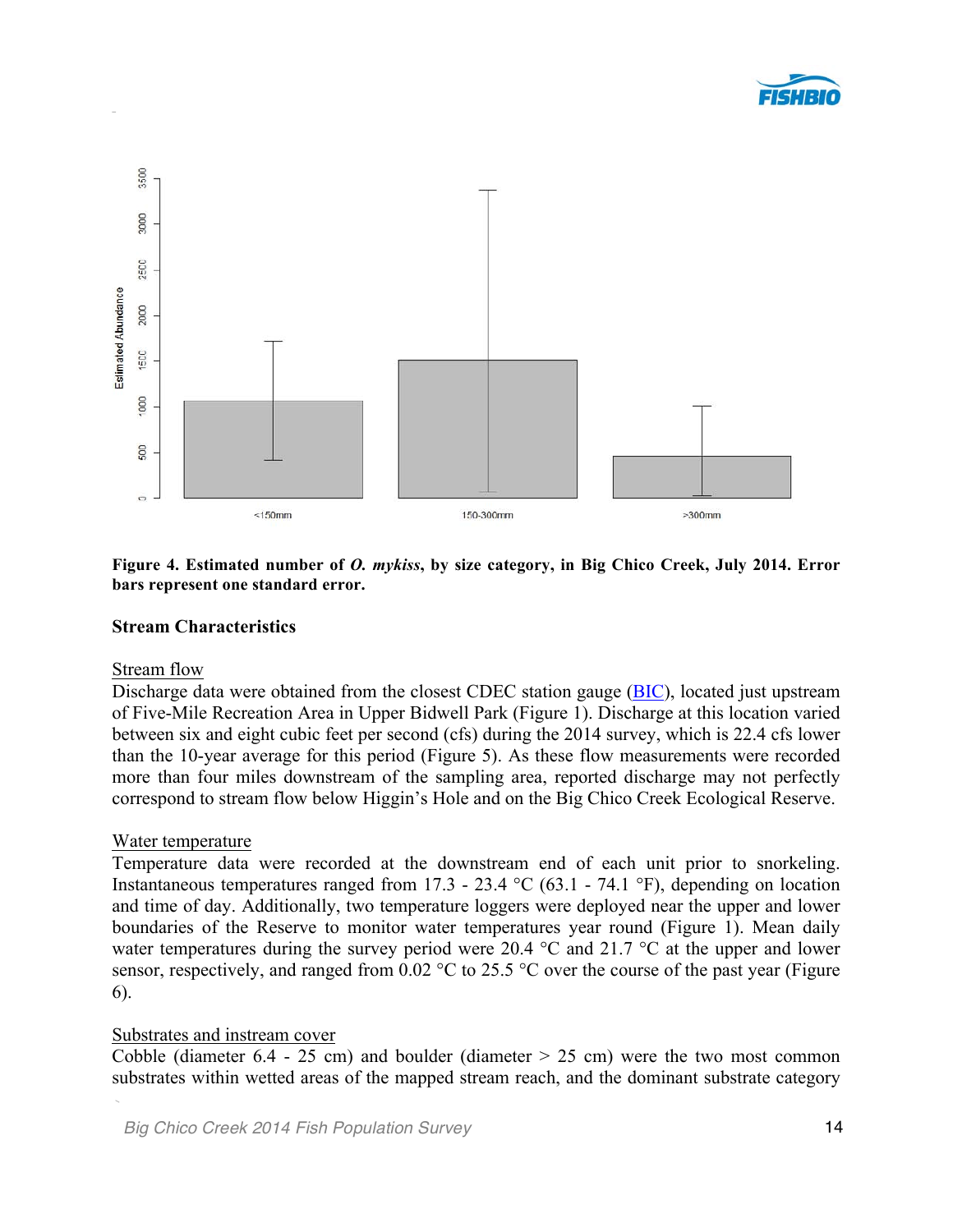

in 34% and 35% of habitat units, respectively. Bedrock, gravel, and sand characterized some of the units, though these rarely constituted the predominant substrate type. Most units (~44%) had no predominant cover type, and boulders, live vegetation, and bubble curtains were considered the predominant cover in 23%,  $8\%$ , and  $8\%$  of the units, respectively. Large woody debris (>10 cm diameter and >1 m length) was present in 26% of the surveyed units.



**Figure 5. Average daily discharge of Big Chico Creek, as recorded at the Big Chico Creek near Chico station gauge (BIC; California Data Exchange Center), between August 10, 2013, and July 25, 2014.**

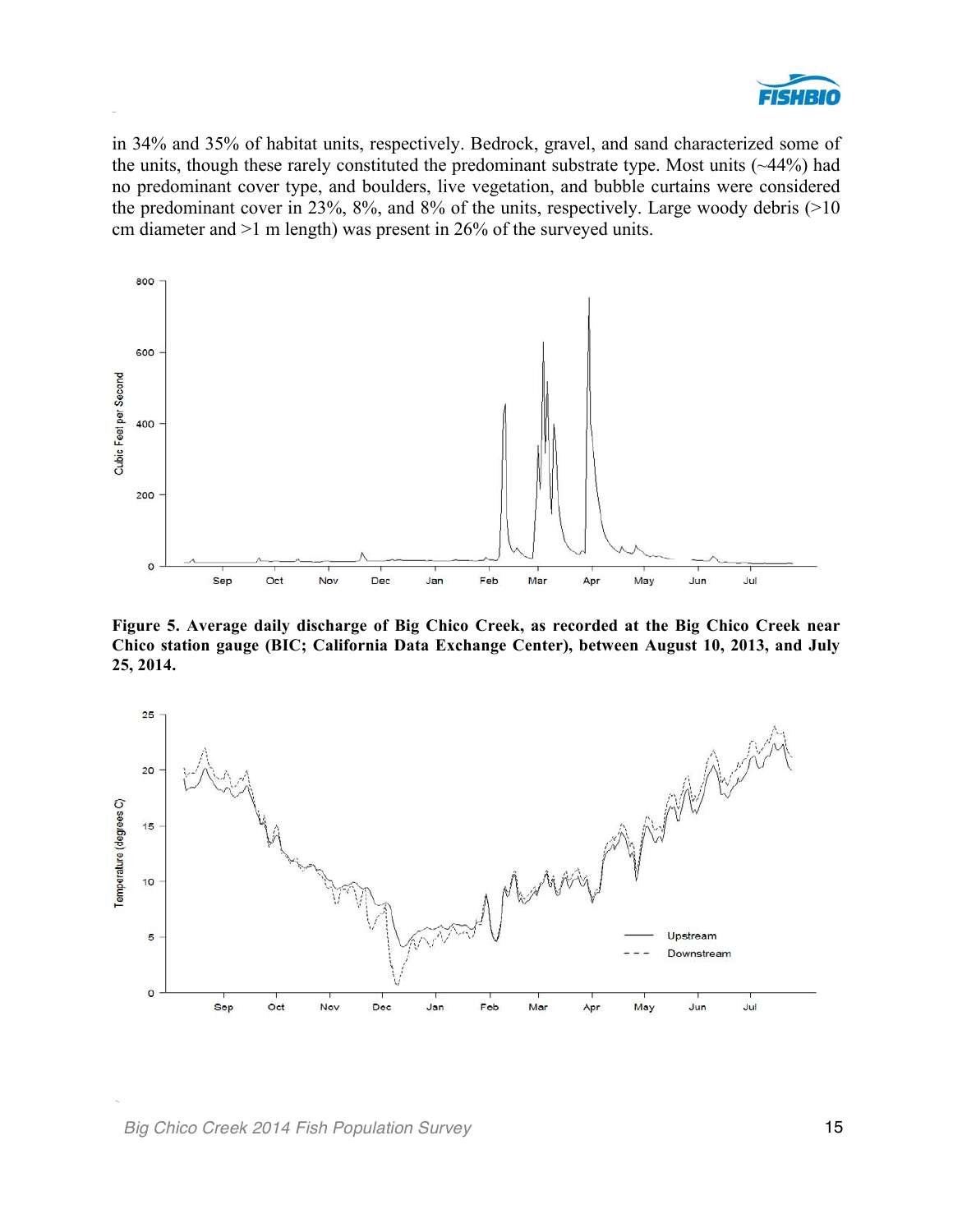

**Figure 6. Average daily temperature of Big Chico Creek, as recorded near the upstream and downstream boundaries of the Big Chico Creek Ecological Reserve, between August 10, 2013, and July 25, 2014.**

 $\overline{\phantom{a}}$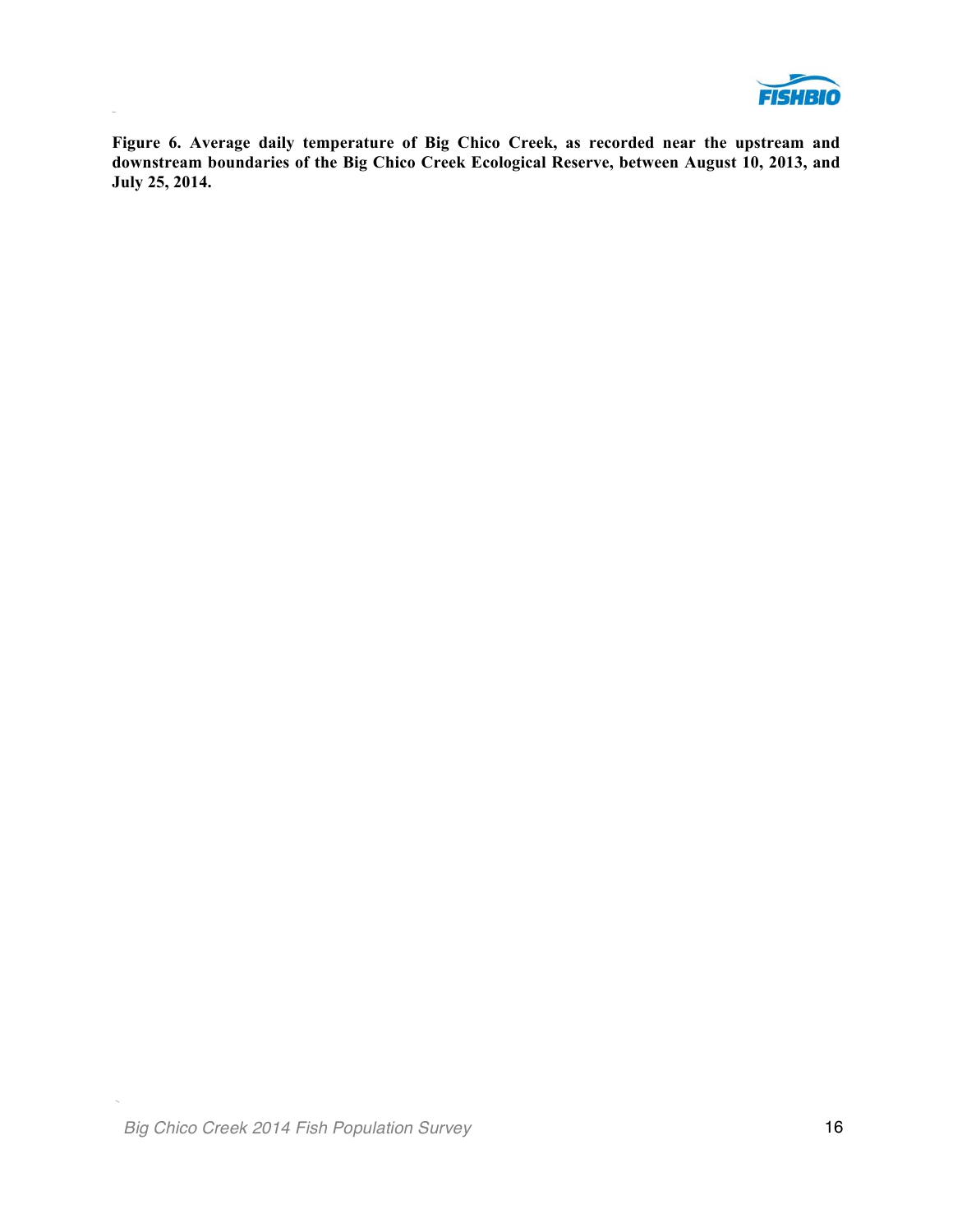

# **Discussion**

Despite a growing body of scientific literature documenting the ability of resident rainbow trout to produce migratory offspring (e.g., Zimmerman et al. 2009, Christie et al. 2011, Courter et al. 2013), the amount of information regarding the abundance of rainbow trout in anadromous waters of Northern California is very limited. To our knowledge, this study, along with a concurrent survey on Deer Creek, are the only recent studies that attempt to quantify summertime abundance of rainbow trout in eastside tributaries of the Sacramento River. While we do not know how many, if any, of the rainbow trout inhabiting Big Chico Creek within the study area may emigrate and assume the migratory life history that typifies steelhead, the abundance estimates presented in this study provide a much-needed and current quantification of "potential steelhead" in the Northern Central Valley. As this survey encompassed the entirety of suitable over-summering habitat for *O. mykiss* in the anadromous portion of Big Chico Creek, we consider the abundance estimates reported herein to be an important reference for comparison to other local tributaries of the Sacramento River.

While a similar survey in 2013 was limited to the 4.5 miles of Big Chico Creek located within the boundaries of the BCCER (FISHBIO 2014), we expanded our efforts in 2014 to include the additional 2.5 miles between the BCCER and Higgin's Hole, the barrier to anadromy. This reach upstream of the Reserve appeared to be more productive than the reach within the BCCER, indicated by the large proportion (approximately 57%) of all rainbow trout observed in this section (based on first pass dive counts only) despite its comparatively short length.

Several lines of evidence suggest that both densities and overall abundances of trout were lower in 2014 than they were in 2013. While estimates of total abundance could not be calculated specifically for the reach within the Reserve (due to lack of observed fish in many units), indices of abundance suggest that the rainbow trout population within the Reserve may have decreased by as much as 75% compared to 2013 (indices of 347 and 88 fish in 2013 and 2014, respectively). The observed stark differences in localized abundance and reduced overall densities (561 vs. 482 individuals/mile in 2013 and 2014, respectively) may be at least partially attributable to ongoing severe current drought conditions in California. Reduced flow and increased water temperatures may have resulted in distributional shifts of the species within the watershed. For example, more than half of all *O. mykiss* in this survey were observed in the uppermost 2.5 miles of creek). The maximum water temperature measured near the upstream boundary of the Reserve during the survey period was 22.4 °C. Avoidance for juvenile *O. mykiss* has been measured at temperatures as low as 20 °C (Kaya et al. 1977). Additionally, increases in physiological stress and decreases in forage activity have been observed at temperatures as low as 22 °C (Nielsen et al. 2014). Therefore, it seems reasonable to assume that distributional shifts may have occurred during periods of elevated water temperatures in Big Chico Creek.

Differences in estimated abundance by habitat type indicate a distributional shift in habitat use between 2013 and 2014. In 2013, the majority of fish occupied runs (approximately 60%), followed by riffles and pools. Conversely, in 2014, the abundance estimated for runs (20% of the population) was approximately half of pool and riffle abundance (approximately 40% each). In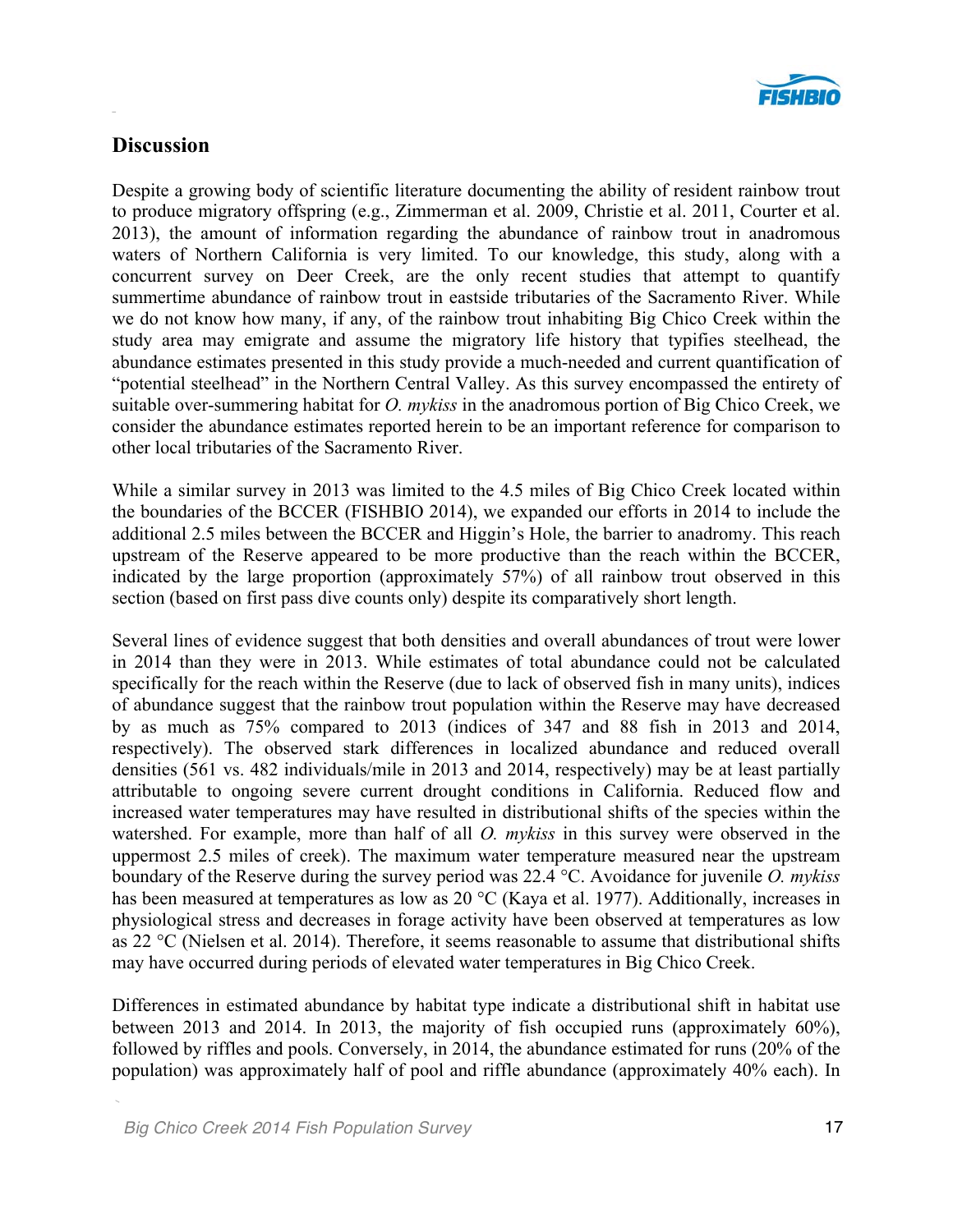

2014, a higher proportion of the population may have been concentrated in cascades where visual sampling is not feasible, but where oxygen content is highest and bubbles provide cover in an otherwise mostly clear and shallow stream. The high proportion of individuals observed in riffles appears to corroborate a distributional shift towards areas with turbulent water. An additional reason for lower observed abundance in 2014 may be the higher propensity of juvenile *O. mykiss* to assume a migratory/anadromous life history when water temperatures are elevated (Sloat and Reeves 2014; Figure 6). Consequently, the low number of juveniles estimated in 2014 may reflect a higher-than-normal proportion of juvenile individuals that emigrated from Big Chico Creek. Despite several potential reasons for perceived abundance differences between 2013 and 2014, these explanations are purely speculative.

Compared to historical accounts of the fish community of Big Chico Creek, several species were conspicuously absent from the surveyed reach in 2014. Spring-run Chinook salmon, Pacific lamprey, riffle sculpin, Sacramento pikeminnow, hardhead, or large Sacramento sucker were not observed. Historically, these species comprised a large percentage of the fish community in the foothill zone of Big Chico Creek. Our findings, in corroboration with our observations from 2013 and historical observations made by Dr. Maslin, are suggestive of long-term detrimental effects of the rotenone treatment on native, non-salmonid fish species. However, the absence of anadromous fishes such as spring-run Chinook salmon is likely due to factors other than the piscicide treatment. In recent years, salmon escapement has been intermittent, ranging from zero to 299 since 2001 (six years with no escapement, average of all other years = 75; CDFW 2013a), and is probably most affected by the timing of high flows through Iron Canyon. In 2014, two adult Chinook salmon were reported to be present on the Reserve in a unit that was not selected for sampling in our survey. Additionally, ten spring-run Chinook were observed holding in Salmon Hole, a large pool just downstream of Iron Canyon, in late spring. Neither the salmon observed on the BCCER nor those seen in Salmon Hole persisted through the summer.

It should be noted that a lack of observations during snorkel surveys does not constitute absence of a particular species. As only 17.5% of the total creek length within the study area was surveyed, it is possible that some of the species that we did not observe are present in Big Chico Creek in habitat units not included in our sample. Additionally, as snorkel surveys are designed to detect a particular suite of species, observations of non-target species can often be affected by species-specific behaviors (e.g., burrowing by lamprey ammocoetes). Other factors that affect fish detectability (visibility, temperature, time of day, and fish size) are likely negligible considering the relatively small size and low turbidity of this stream during the summer months.

Despite the above-described limitations, it appears that the relative species composition of Big Chico Creek was different during the 2014 survey compared to the previous year. The population of rainbow trout in the BCCER was reduced by as much as 75%, although trout density increased between the upstream boundary of the Reserve and Higgin's Hole. Only two exotic brown trout were observed on the Reserve in 2014 compared to 16 the previous year. Observations of Sacramento sucker on the Reserve were similar to the numbers seen in 2013 (38 first-pass dive observations in 2014; 36 in 2013). Though not quantified, the relative abundant population of native California roach appeared to be consistent in both years of surveying. Future surveys may also document the presence of spring-run Chinook salmon, Pacific lamprey, riffle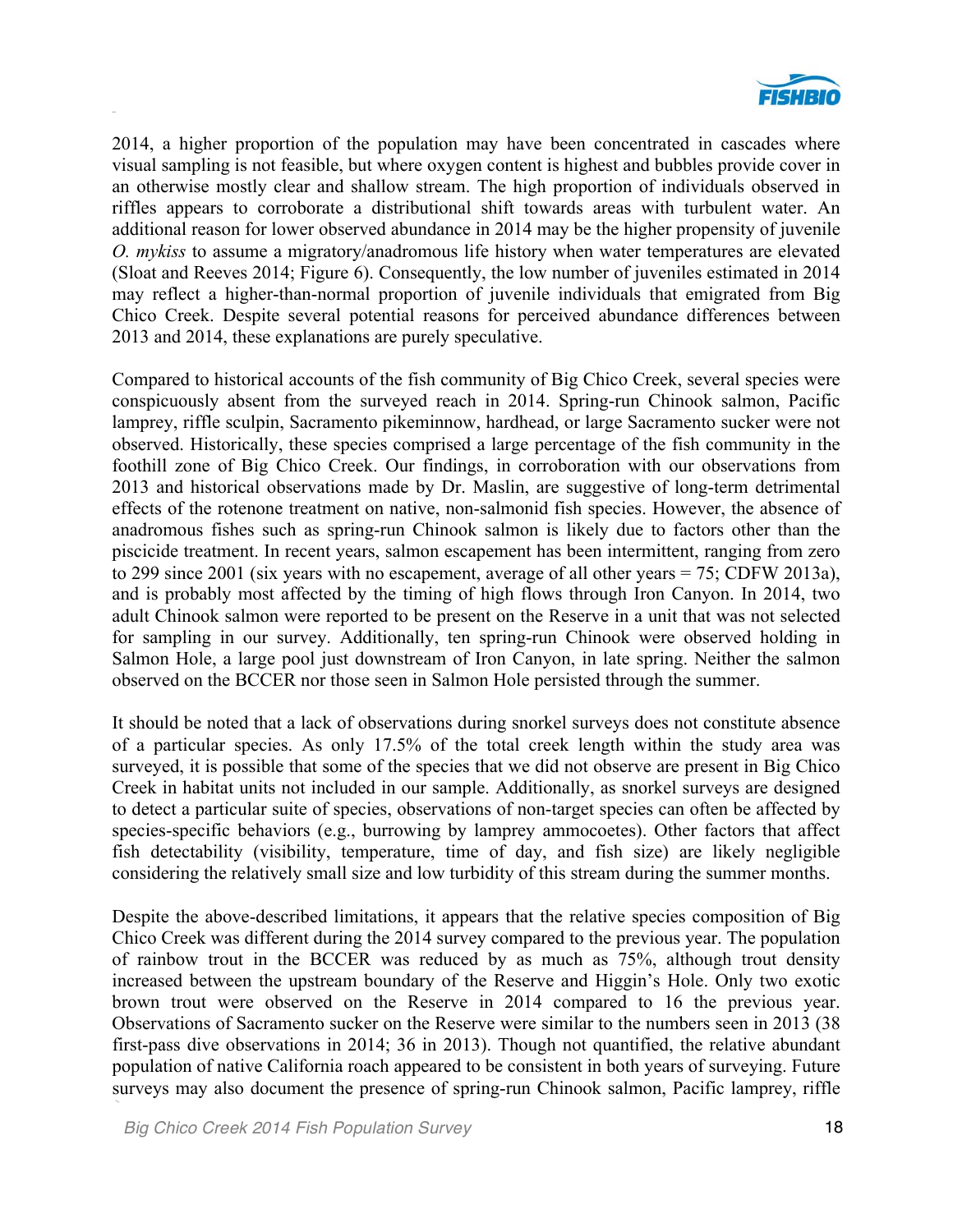

sculpin, Sacramento pikeminnow, hardhead, and large Sacramento suckers, all of which were not observed in this study. Furthermore, an expansion of the study area to other comparable, nearby tributaries of the Sacramento River (e.g., Deer Creek, Butte Creek, and others) would help create a more complete assessment of the trout population in the northern Central Valley. Such an expansion would provide for comparative abundance estimates and better quantify the status and recovery potential inherent to resident rainbow trout populations.

The abundance estimates reported in this study demonstrate that substantial populations of *O. mykiss* exist even in relatively small tributaries to the Sacramento River. This highlights the importance of such streams as "gene banks" and potential source populations of the steelhead life-history type in California's Central Valley. Furthermore, the continued presence of resident populations should warrant the consideration of these population segments and such small streams in future status assessments of *O. mykiss*. In the meantime, population estimates presented herein can serve to help evaluate trends and inter-annual comparisons of fish community composition and abundance.

Lastly, the relatively high density of *O. mykiss* estimated in this study is a testament to the importance of Big Chico Creek, and specifically the Big Chico Creek Ecological Reserve, to the conservation and recovery of Central Valley steelhead. The number of trout observed in this survey, although less than the previous year, confirms the importance of this habitat to the threatened species, and the need for continual monitoring and conservation of resident trout populations.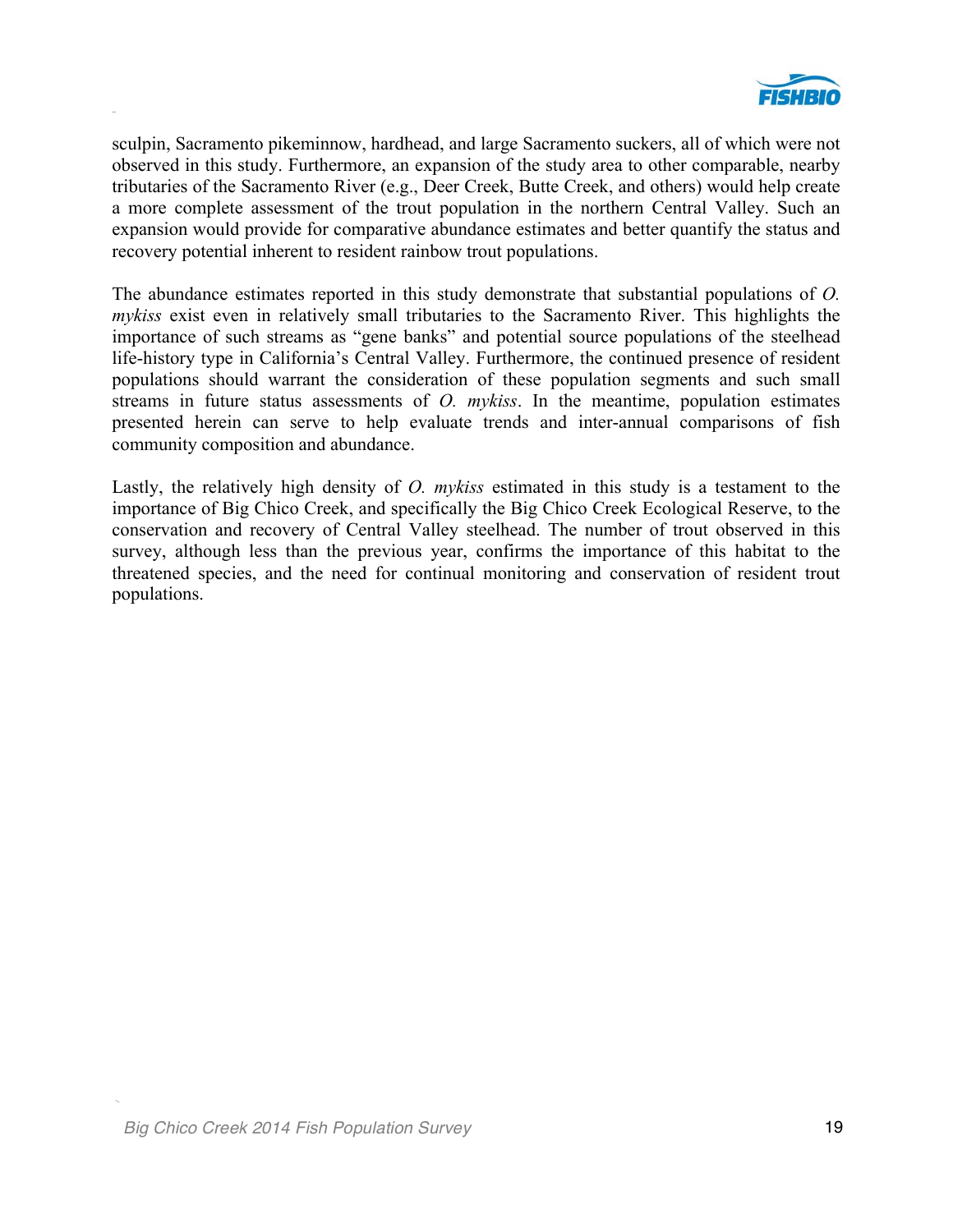

### **Acknowledgements**

We are grateful to everyone at the Big Chico Creek Ecological Reserve, as well as landowners upstream of the Reserve, for providing assistance in conducting the survey and making this project logistically feasible by allowing us to access private property. In particular, we would like to thank Packard Greer, Jeff Mott, Dulcy Schroeder, Jim Crane, Roger Mathews, Ken Grossman and Katie Grossman. We would also like to thank Dr. Paul Maslin for his initial research and his continued interest in native fish communities. Thanks to Christian Chin, who interned on the project. In addition to the report authors, other contributing FISHBIO staff included Stephen Zipper, Dee Thao, Courtney Kopp, and Gabriel Kopp. Funding for this project was provided by FISHBIO.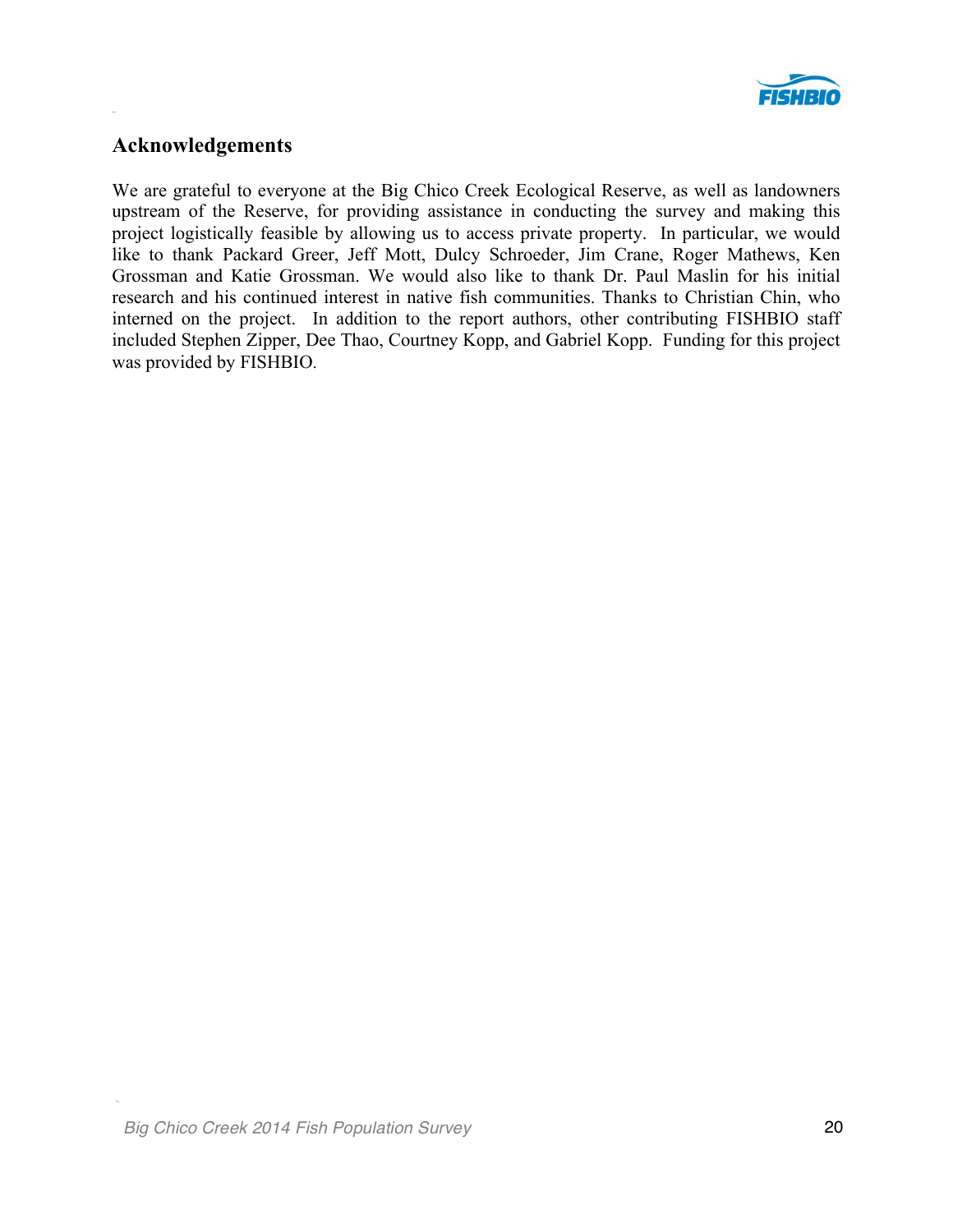

# **Bibliography**

- Allen, M. and T. Gast. 2007. Use of dive counts to estimate fish population abundance in the Rock Creek-Cresta reaches of the North Fork Feather River, California: 2006 Final Report. Prepared for Pacific Gas & Electric Company by Thomas R. Payne & Associates, Arcata, CA. May 31, 2007.
- Big Chico Creek Watershed Alliance. 1997. Big Chico Creek Watershed Project, Existing Conditions Report. Chico, CA. *<http://www.bigchicocreek.org/nodes/library/ecr/>*.
- Bradford, M. J. and P. S. Higgins. 2001. Habitat-, season-, and size-specific variation in diel activity patterns of juvenile chinook salmon (*Oncorhynchus tshawytscha*) and steelhead trout (*Oncorhynchus mykiss*). Canadian Journal of Fisheries and Aquatic Sciences 58: 365-374.
- CDFW [California Department of Fish and Wildlife]. 2013a. Fisheries Branch Anadromous Assessment – GrandTab. Compiled on 4/18/2013. Accessed on 1/30/2014.
- CDFW. 2013b. Northern Region Files. Heritage and Wild Trout Field Report Antelope Creek, Tehama Co. Unpublished Report.
- Christie M. R., M. L. Marine and M. S. Blouin. 2011. Who are the missing parents? Grandparentage analysis identifies multiple sources of gene flow into a wild population. Molecular Ecology 20: 1263–1276.
- Courter, I. I., D. B. Child, J. A. Hobbs, T. M. Garrison, J. J.G. Glessner and S. Duery. 2013. Resident rainbow trout produce anadromous offspring in a large interior watershed. Canadian Journal of Fisheries and Aquatic Sciences 70: 701-710.
- DWR [Department of Water Resources]. 2002. Iron Canyon and Bear Hole Fish Passage Project on Big Chico Creek - Preliminary Engineering Technical Report. Sacramento, CA. <*http://www.fws.gov/stockton/afrp/documents/BCC\_Preliminary\_Report\_Final.pdf>.*
- Eilers, C. D., J. Bergman, and R. Nielson. 2010. A comprehensive monitoring plan for steelhead (*Oncorhynchus mykiss*) in the California Central Valley. Fisheries Branch Administrative Report Number: 2010-2. Department of Fish and Game, Sacramento, CA. October 2010.
- Fleming, I. A. and J. D. Reynolds. 2004. Salmonid breeding systems. *In* Evolution illuminated: salmon and their relatives. *Edited by* A.P. Hendry and S.C. Stearns. Oxford University Press, New York. pp. 264 - 294.
- Hagen, J. and J. Baxter. 2005. Accuracy of diver counts of fluvial rainbow trout relative to horizontal underwater visibility. North American Journal of Fisheries Management 25: 1367-1377.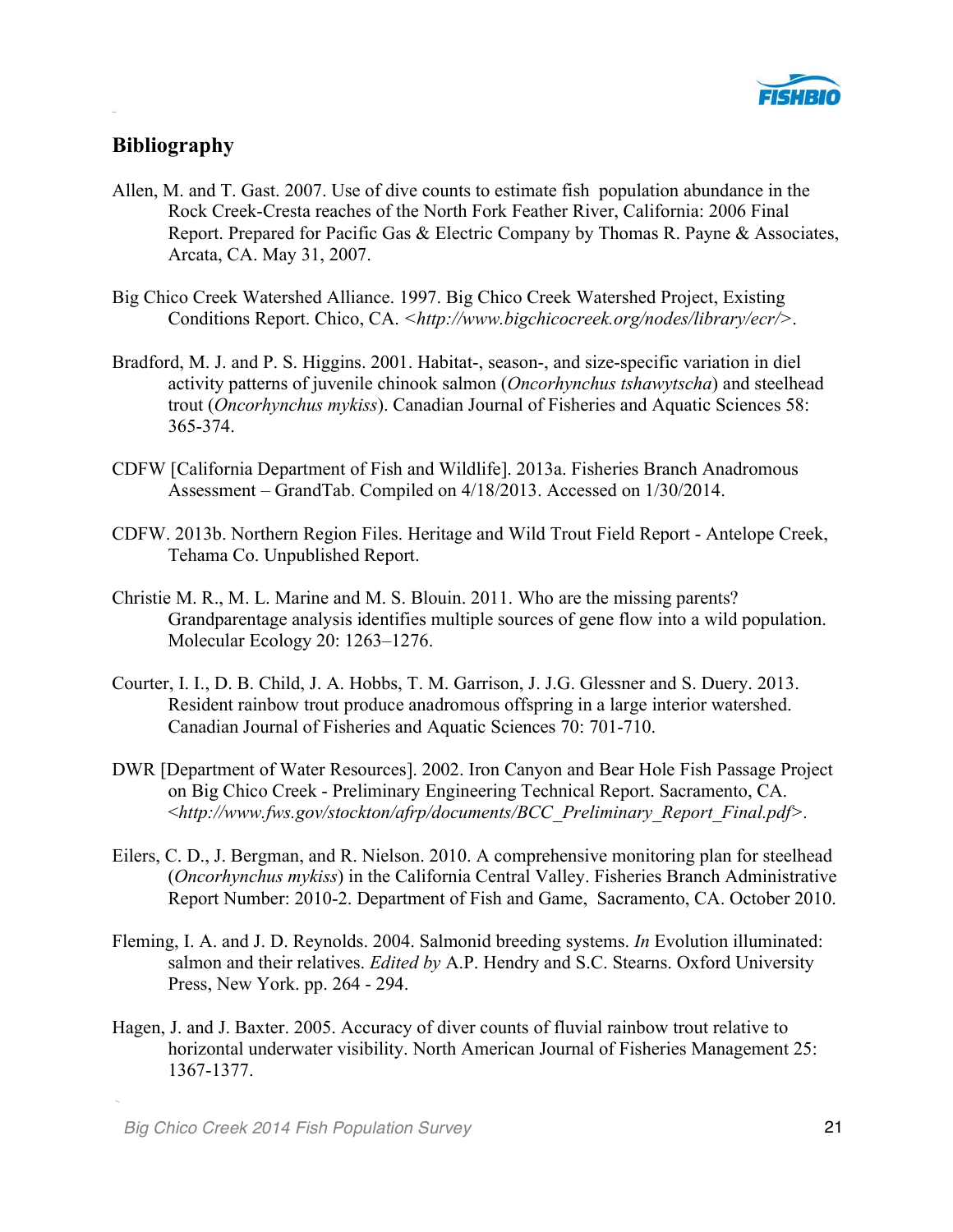

- Hagen, J., S. Decker, J. Korman, and R. G. Bison. 2010. Effectiveness of night snorkeling for estimating steelhead parr abundance in a large river basin. North American Journal of Fisheries Management 30: 1303-1314.
- Heath D. D., C. M. Bettles, S. Jamieson, I. Stasiak and M. F. Docker. 2008. Genetic differentiation among sympatric migratory and resident life history forms of rainbow trout in British Columbia. Transaction of the American Fisheries Society 137: 1268– 1277.
- Kaya, C. M., L. R. Kaeding, and D. E. Burkhalter. 1977. Use of cold-water by rainbow and brown trout in a geothemally heated stream. The Progressive Fish-Culturist 39:37-38.
- Lindley, S. T., R. S. Schick, A. Agrawal, M. Goslin, T. E. Pearson, E. Mora, J. J. Anderson, B. May, S. Greene, C. Hanson, A. Low, D. McEwan, R. B. MacFarlane, C. Swanson, and J. G. Williams. 2006. Historical population structure of Central Valley steelhead and its alteration by dams. San Francisco Estuary and Watershed Science 4 (1).
- Lindley, S. T., R. S. Schick, E. Mora, P. B. Adams, J. J. Anderson, S. Greene, C. Hanson, B. P. May, D. R. McEwan, R. B. MacFarlane, C. Swanson, and J. G. Williams. 2007. Framework for assessing viability of threatened and endangered Chinook salmon and steelhead in the Sacramento-San Joaquin Basin. San Francisco Estuary and Watershed Science 5(1).
- Maslin, P. E. 1997a. Long term effect of Rotenone treatment on the fish community of Big Chico Creek, California. *< http://www.sgreen.us/pmaslin/rsrch/rotenone/Intro.html >.*
- Maslin, P. E. 1997b. Big Chico Creek at Highway 32, Tehama County, California. < *http://www.sgreen.us/pmaslin/rsrch/hwy32/Chico.Creek32.html* >.
- McEwan, D. R. 2001. Central Valley steelhead. Pages 1–43 *In* R. L. Brown, editor. Contributions to the biology of Central Valley salmonids. Vol. 1. California Department of Fish and Game, Sacramento, CA.
- Mohr, M. S. and D. G. Hankin. 2005. Two-phase survey designs for estimation of fish abundance in small streams. Unpublished Manuscript. Preprint from D.G. Hankin, Department of Fisheries Biology, Humboldt State University, Arcata, CA.
- Moyle, P. B. and R. D. Nichols. 1974. Decline of the native fish fauna of the Sierra Nevada foothills, Central Califnorna. The American Midland Naturalist 92: 72-83.
- Moyle, P. B. and J. E. Williams. 1990. Biodiversity loss in the temperate zone: decline of the native fish fauna of California. Conservation Biology 4: 275-284.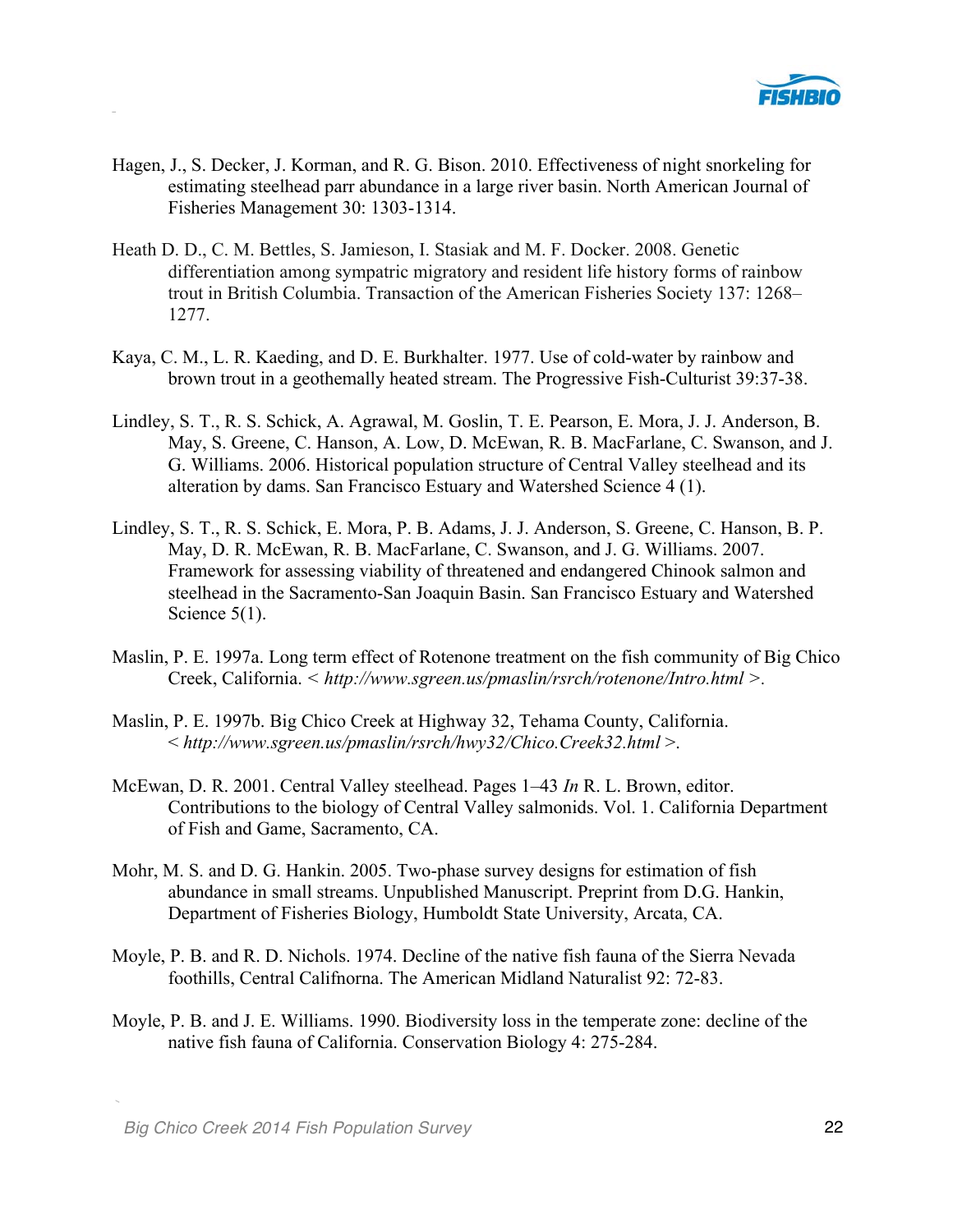

- Mullner, S., W. Hubert, and T. Wesche. 1998. Snorkeling as an alternative to depletion electrofishing for estimating abundance and length-class frequencies of trout in small streams. North American Journal of Fisheries Management 18: 947-953.
- National Marine Fisheries Service. 2009. Public draft recovery plan for the Evolutionarily Significant Units of Sacramento River winter-run Chinook salmon and Central Valley spring-run Chinook salmon and the Distinct Population Segment of Central Valley steelhead. Sacramento Protected Resources Division, Sacramento, CA. October 2009.
- Nielsen, J. L., T. E. Lisle, and V. Ozaki. 1994. Thermally stratified pools and their use by steelhead in northern California streams. Transactions of the American Fisheries Society 123:613-626.
- Null, R. E., K. S. Niemela and S. F. Hamelberg, 2012. Post-spawn migrations of hatchery-origin *Oncorhynchus mykiss* kelts in the Central Valley of California. Environmental Biology of Fishes 96: 341-353.
- O'Neal, J. S. 2007. Snorkel Surveys. Pages 325-340 *In* D. H. Johnson, B. M. Shrier, J. S. O'Neal, J. A. Knutzen, X. Augerot, T. A. O'Neil, and T. N. Pearsons, editors. Salmonid Field Protocols Handbook. Techniques for Assessing Status and Trends in Salmon and Trout Populations. American Fisheries Society, Bethesda, MD.
- Satterthwaite, W. H., M. P. Beakes, E. M. Collins, D. R. Swank, J. E. Merz, R. G. Titus, S. M. Sogard, and M. Mangel. 2010. State-dependent life history models in a changing (and regulated) environment: steelhead in the California Central Valley. Evolutionary Applications 3: 221-243.
- Schill, D. J., G. W. LaBar, E. R. J. M. Mamer, and K. A. Meyer. 2010. Sex-ratio, fecundity, and models predicting length at sexual maturity of redband trout in Idaho desert streams. North American Journal of Fisheries Management 30: 1352 - 1363.
- Sloat, M. R. and G. H. Reeves. 2014. Individual condition, standard metabolic rate, and rearing temperature influence steelhead and rainbow (Oncorhynchus mykiss) life histories. Canadian Journal of Fisheries and Aquatic Sciences 71: 491-501.
- Teo S. L. H., P. T. Sandstom, E. D. Chapman, R. E. Null, K. Brown, A. P. Klimley and B. A. Block. 2011. Archival and acoustic tags reveal the post-spawning migrations, diving behavior, and thermal habitat of hatchery-origin Sacramento River steelhead kelts (*Oncorhynchus mykiss*). Environmental Biology of Fishes 96: 175-187.

Thompson, S. K. 2002. Sampling,  $2^{nd}$  Edition. John Wiley & Sons, Inc., New York, New York.

U.S. Fish & Wildlife Service. Anadromous Fish Restoration Program. *<http://www.fws.gov/stockton/afrp/>.*